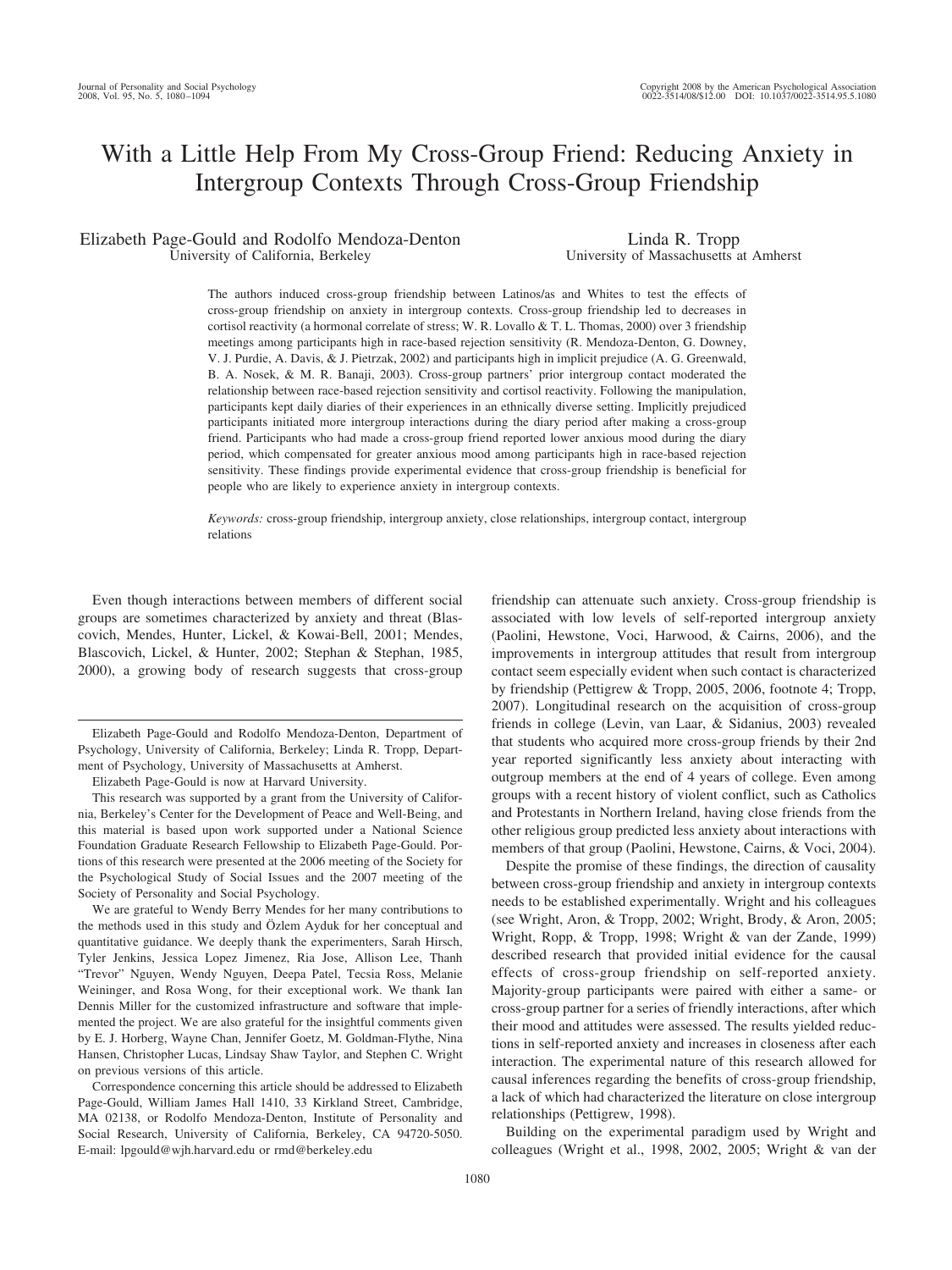Zande, 1999), we report a study in which friendship was induced between same- and cross-group dyads of Latinos/as and Whites. We extend prior research in several respects. First, we experimentally examined the effects of cross-group friendship from the perspectives of two groups (c.f. Pettigrew, 1998; Tropp & Pettigrew, 2005b), adopting an approach that centers on individual differences both in prejudicial attitudes and in concerns about being the target of others' prejudicial attitudes. Second, we incorporated a hormonal correlate of stress, cortisol reactivity, when assessing participants' anxious responses to the experimental manipulation of cross-group friendship. Physiological responses have the benefit of not being subject to controlled processes or selfpresentation effects (Blascovich et al., 2001). Third, we examined dyadic effects on cortisol reactivity by testing whether a friend's prior intergroup contact moderated the effects of cross-group friendship. Finally, over a diary period following the final friendship meeting, we examined anxious mood and initiation of crossgroup social interactions in an ethnically diverse setting. The experimental procedure described in this paper represents a relatively strong situation (Mischel, 1977; Snyder & Ickes, 1985) that maximized conditions for friendship formation, as our interest was in fostering closeness irrespective of participants' preexisting propensities to form cross-group friendships.

# Reducing Anxiety in Intergroup Contexts Through Cross-Group Friendship

Generally, we propose that cross-group friendship improves intergroup interactions through systematic disconfirmations of negative expectations about intergroup experiences (Mendoza-Denton, Page-Gould, & Pietrzak, 2006). If people who are predisposed to anxiety in intergroup contexts experience multiple episodes of intergroup contact with no attendant anxiety—as would likely accompany the development of a new cross-group friendship—then chronic anxious orientations to outgroup members may be attenuated (Paolini et al., 2006). In this way, the formation of a cross-group friendship may improve intergroup interactions among individuals who typically have negative intergroup expectations (Mendoza-Denton et al., 2006).

## *Individual Differences in Anxiety in Intergroup Contexts*

Our approach to addressing the causal benefits of cross-group friendship is couched in the recognition that not everyone who engages in intergroup interaction experiences threat and anxiety to the same degree (Britt, Boniecki, Vescio, Biernat, & Brown, 1996; Mendoza-Denton, Downey, Purdie, Davis, & Pietrzak, 2002; Plant & Devine, 2003; Stephan & Stephan, 1984, 1985). Accordingly, we focus on two processes that prior research and theory have identified as relevant to experiencing threat and anxiety when developing relationships across group boundaries: concerns about being rejected on the basis of group membership (Mendoza-Denton et al., 2002) and prejudiced attitudes (Greenwald, McGhee, & Schwartz, 1998). Although we originally conceptualized these processes as being most relevant to minority and majority participants, respectively, we nevertheless examined their predictive utility for both groups.

#### *Concerns of Rejection in Intergroup Contexts*

Given the centrality of concerns of rejection on the basis of group membership for anxiety in intergroup contexts (Mendoza-Denton et al., 2006; Stephan & Stephan, 2000), we used a scale of race-based rejection sensitivity (RS-race; Mendoza-Denton et al., 2002) to tap into Latino/a and White participants' anticipatory rejection concerns. Researchers have previously used this questionnaire to understand minority students' sense of institutional belonging and academic outcomes in predominantly White institutions (Mendoza-Denton et al., 2002; Mendoza-Denton, Pietrzak, & Downey, in press; Piña & Mendoza-Denton, 2003; Walton & Cohen, 2007). Nevertheless, research converges on the notion that concerns of rejection are relevant for members of both minority (Mendoza-Denton et al., 2002; Stephan & Stephan, 1989; Shelton, Richeson, & Salvatore, 2005) and majority groups (Goff, Steele, & Davies, 2008; Plant & Devine, 2003; Stephan & Stephan, 2000; Vorauer, Hunter, Main, & Roy, 2000). Therefore, we measured race-based rejection concerns among members of both groups.

### *Prejudiced Attitudes*

Research similarly suggests that prejudiced attitudes toward a cross-group partner's ethnic group should invoke anxiety in intergroup interactions (Stephan & Stephan, 1985, 2000) and more negative expectations for these interactions (Vorauer & Kumhyr, 2001). Consistent with this view, implicit prejudice has been found to predict subtle manifestations of anxiety and hostility in crossgroup interactions (Dovidio, Kawakami, & Gaertner, 2002; Gaertner & Dovidio, 2005), whereas egalitarianism has been linked with more adaptive stress responses during interracial interactions (Mendes, Gray, Mendoza-Denton, Major, & Epel, 2007). In the present research, we focused on implicit prejudice—here measured by the Implicit Association Test (IAT; Greenwald, Nosek, & Banaji, 2003)—rather than explicit prejudice, given that the former measure seems more resistant to demand characteristics (Fazio & Olson, 2003; Nosek, 2005).

# *Hypothesis 1*

Bringing together the above literatures, we hypothesized that only participants who are likely to experience anxiety in intergroup contexts (either because of RS-race or implicit prejudice) should show signs of hormonal stress responses when they first meet a cross-group partner, but that cross-group friendship should attenuate such stress responses over the course of friendship development. As a corollary, participants who scored lower on measures of RS-race or implicit prejudice were not expected to show such attenuation in the cross-group condition because they should have been less likely to exhibit hormonal stress responses in the first place. In addition, we tested whether participants' ethnicity (i.e., Latino/a or White) moderated these predicted patterns.

#### Moderating Effects of Partners' Prior Intergroup Contact

An implied assumption of Hypothesis 1 is that the mere group membership of a cross-group friend should be sufficient to attenuate hormonal stress responses among individuals who are predisposed to experience anxiety in intergroup contexts. However, cross-group friends may themselves vary substantially in their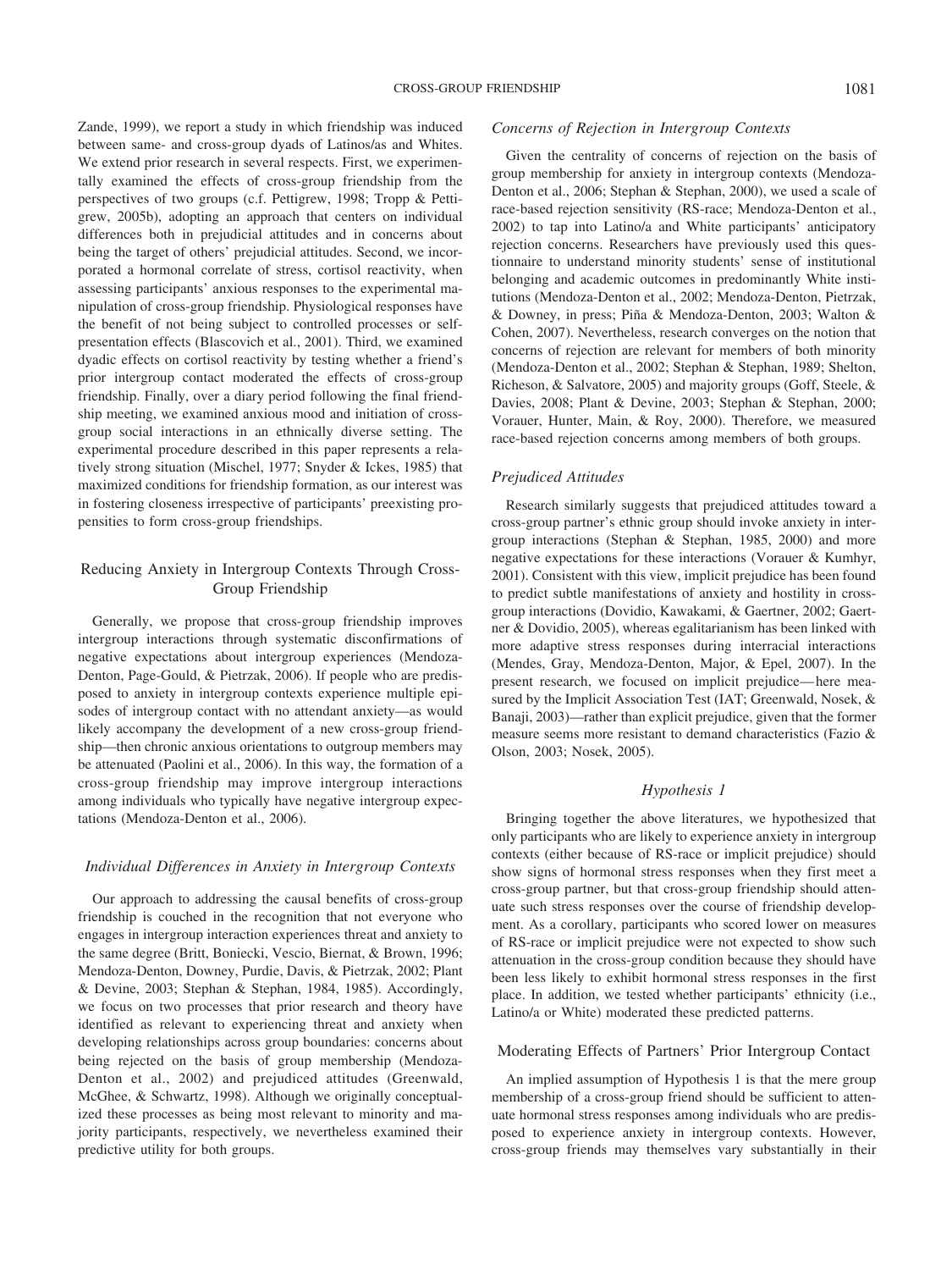ability to navigate cross-group interactions. It seems reasonable to anticipate that those with prior intergroup contact may be more able to promote feelings of comfort in the interaction than outgroup members without prior intergroup experience. In line with this view, White students with prior interracial contact have been shown to perceive upcoming cross-race interactions as less demanding and exhibited more adaptive physiological responses to stress during those interactions (Blascovich et al., 2001; Mendes et al., 2002). Moreover, research examining barriers to the formation of cross-group friendship demonstrated that people with greater intergroup contact tend to be more accurate about how much interest in friendship they convey to cross-group partners (Vorauer & Sakamoto, 2006). Taken together, these perspectives suggest that having a partner with greater intergroup contact should facilitate positive responses to cross-group friendship formation.

On the other hand, research suggests that being highly invested in an intergroup interaction, as might be the case with experienced partners (e.g., Emerson, Kimbro, & Yancey, 2002), can paradoxically lead people to appear less positive and less responsive in intergroup encounters (Vorauer & Turpie, 2004). For individuals who anticipate rejection in intergroup encounters, an outgroup partner who conveys less positivity than is normative may be particularly threatening. Consistent with this notion, Shelton, Richeson, Salvatore, and Trawalter (2005) found that Black participants actually preferred interacting for a short while with implicitly prejudiced White partners more than with White partners who were low in implicit prejudice. Together, these findings present an alternate possibility that cross-group partners with substantial prior contact could engender threat, particularly among individuals who are vigilant for social cues during the interaction.

## *Hypothesis 2*

We expected that partners' prior intergroup contact would moderate the anxiety-reducing effects of cross-group friendship among those participants most likely to experience anxiety in intergroup contexts. On the one hand, we hypothesized that cortisol reactivity should be the least pronounced among participants who were predisposed to anxiety in intergroup contexts but also paired with a cross-group partner with prior intergroup contact. On the other hand, a series of recent findings have led to an alternate hypothesis that participants with prior intergroup contact may engender greater threat among outgroup partners who are vigilant for cues of rejection in intergroup encounters. We also examined changes in these effects over the friendship meetings.

## Effects Beyond the Friendship

We were also interested in whether the formation of cross-group friendship would have any intergroup effects beyond the specific friendship dyad. Research and theory suggest that positive experiences with a cross-group friend can have a positive impact on intergroup relations that reaches outside the context of the friendship (Allport, 1954; Paolini, Hewstone, Rubin, & Pay, 2004; Pettigrew & Tropp, 2005), and we examined this possibility using two indicators. The first is participants' anxious mood in a diverse social environment that is characterized by a high likelihood of intergroup interaction. The second involves behaviors toward outgroup members, assessed by initiation of intergroup interactions in this environment.

## *Anxious Mood in Diverse Contexts*

Environments in which one might be the target of exclusion, prejudgment, or differential treatment can engender an overall sense of discomfort and anxiety (Inzlicht & Ben-Zeev, 2000; Mendoza-Denton et al., 2002; Walton & Cohen, 2007). Presumably, this discomfort occurs because potential recipients of such rejection have less control over whether rejection actually occurs than do the perpetrators, and thus, the threat of rejection may apply chronically. Given that the setting of the current study was a diverse social environment in which intergroup interactions are likely to form a necessary part of everyday life (see the *Setting* section below), we reasoned that RS-race in particular would be associated with less overall comfort in this environment. To the degree that positive attitudes fostered through cross-group friendship may ease anxious expectations of future rejection, we tested whether our experimental manipulation would lead to decreased anxious mood within this particular setting.

## *Initiation of Cross-Group Interactions*

Past research suggests that avoidance of outgroup members is a behavioral correlate of anxiety in intergroup contexts (Islam & Hewstone, 1993). By contrast, cross-group friendship has been associated with greater openness to future interracial ties (Emerson et al., 2002; Tropp & Pettigrew, 2005a). As such, we tested whether our experimental manipulations of friendship would increase subsequent approach-oriented behaviors toward outgroup members, indexed here as initiation of cross-group interactions in daily life. We also examined initiation of same-group interactions to ensure the findings were specific to outgroup members.

## *Hypothesis 3*

We expected that the effects of forming a new cross-group friendship would persist in daily life. More specifically, we expected that the development of a cross-group friendship would lead to more initiation of intergroup interactions during the diary period, particularly among those who were originally predisposed to anxiety in such interactions. We further hypothesized that participants higher in RS-race would report more anxious mood over the diary period but that this anxiety would be attenuated through the development of cross-group friendship.

#### Overview of Present Research

To test the above hypotheses, we experimentally manipulated friendship by randomly assigning Latino/a and White undergraduates to same-group or cross-group friendship conditions. Participants completed measures of RS-race, implicit prejudice, and prior intergroup contact prior to the study. As in prior work by Wright and colleagues (Wright et al., 1998, 2002; Wright & van der Zande, 1999), same- and cross-group. Friendship dyads met each week at the same time for 3 consecutive weeks and engaged in a series of closeness-building tasks, modeled after the Fast Friends procedure (Aron, Melinat, Aron, Vallone, & Bator, 1997), which was designed to increase closeness between strangers. In addition, salivary cortisol was assessed at the beginning and end of each friendship meeting. Together, these data allowed us to address Hypotheses 1 and 2. Following the final friendship meeting,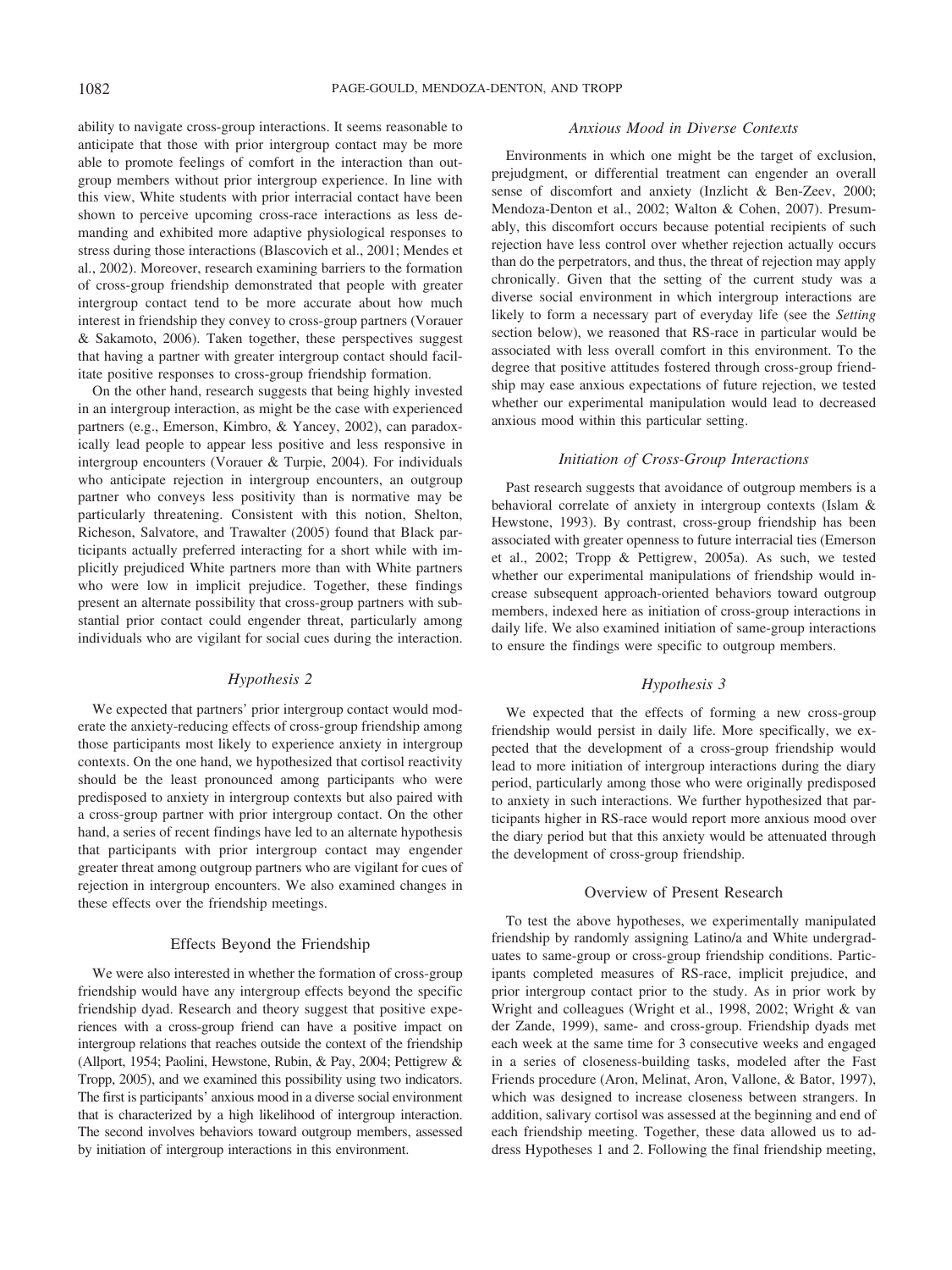participants completed daily diaries of their social interactions and mood. These additional data allowed us to address Hypothesis 3.

#### Methods

#### *Setting*

This study was conducted at the University of California, Berkeley (UC Berkeley) from the Fall of 2003 through the Spring of 2005. Over the course of data collection, the ethnic distribution of the undergraduate population was as follows: 46.8% Asian, 34.4% White, 12.0% Latino/a, 4.3% Black, and 2.5% other.

#### *Participants and Procedure*

### *Design*

The experiment was a 2 (Friendship Condition: same or cross group, between participants)  $\times$  2 (Participant Ethnicity: Latino/a or White, between participants)  $\times$  3 (Meeting Number: first, second, and third, within participants) mixed-factorial dyadic design.<sup>1,2</sup> We used the same-group friendship condition as a control condition because it allowed us to compare the effects of making a cross-group friend with the effects of making a new friend without a cross-group component. We conducted separate analyses using RS-race and implicit prejudice as predictors. Prior intergroup contact (Islam & Hewstone, 1993) and interpersonal rejection sensitivity (Downey & Feldman, 1996) were included as covariates in all analyses (see the *Materials* section).

## *Recruitment and Initial Assessment*

Undergraduate research assistants recruited Latino/a and White participants from common areas on campus to participate in the "Friendship and Adjustment to College Study" for \$68, a \$5 gift certificate redeemable at a local smoothie store, and a chance to win prizes in a lottery held every semester. Participants were informed that the researchers were studying the effects of friendship formation on adjustment to college, but they were not privy to the ethnic composition of the experimental conditions. Interested participants ( $N =$ 159) attended an initial information session in groups of 1 to 8 during which they provided informed consent, shared their weekly schedules, and completed the background measures.

*Partner assignment.* After the information session, we matched participants into dyads, following the matching procedure described by Aron et al. (1997). We randomly assigned participants to the same- or cross-group conditions and then matched them with an eligible same-sex partner on the basis of coordinating schedules. Although participants were not matched for similarity on any characteristics other than sex, they were told their partner was chosen on the basis of having a similar personality.

*Attrition.* Eleven participants did not complete the study (6.92% attrition) because they either knew their assigned partner and did not want to be re-paired, or they withdrew from the study because of time constraints. Participants who did not complete the study were debriefed, thanked, and received partial compensation for the aspects of the study they had completed. One dyad elected not to provide saliva samples, so their data were only included in the diary analyses. In addition, one cross-group pair was eliminated from the final sample after they had completed the study because we later learned that one of the participants was Asian American.

*Final sample.* The final sample  $(N = 144)$  consisted of 64 Latino/a participants (78% female) and 80 White participants (68% female), with a mean age of 19.5 years ( $SD = 1.94$ ). The sample had a mean college class standing of 2.19 years  $(SD = 1.18)$ years). There were 26 Latino/a participants and 26 White participants assigned to the cross-group condition; they were paired into 26 cross-group dyads (69% female dyads). There were 54 White and 38 Latino/a participants assigned a same-group partner, for a total of 27 White same-group dyads (67% female) and 19 Latino/a same-group dyads (84% female).

*Experimenters.* The dyads were randomly assigned to 1 of 11 experimenters who represented a diverse set of ethnic groups: 2 African Americans, 4 Asian Americans, 1 East Indian, 1 Latina, and 3 Whites. The assigned experimenter ran all three friendship meetings for each dyad. Experimenters were uninformed of the specific hypotheses of the study.

## *Friendship Meetings*

The friendship meetings began within 2 weeks of the information session. We scheduled the meetings for 1 hr at the same time of day each week for 3 consecutive weeks to account for the effects of cortisol's diurnal cycle within participant pairs (Lovallo & Thomas, 2000) and to allow for comparisons of cortisol changes across friendship meetings. Partners were asked not to contact each other during the 2 weeks that separated their three friendship meetings.

During each friendship interaction, participants completed an expanded version of the Fast Friends procedure (Aron et al., 1997) that we adapted for multiple meetings as outlined below. Our paradigm was modeled on the original Fast Friends procedure (Aron et al., 1997) and the multisession Fast Friends procedures used to study cross-group friendship described by Wright et al. (2002). We designed the expanded version of the Fast Friends procedure to mimic the escalations in self-disclosure of the original Fast Friends procedure and, in the final meeting, incorporated a superordinate goal. Participants completed brief filler questionnaires at the beginning and end of each friendship meeting.

*First friendship meeting.* Participants arrived at the lab expecting to complete a series of friendship-building tasks with a same-sex friendship partner, but they did not know anything else about their partner (i.e., the ethnicity of the partner was unknown). The first meeting followed the Fast Friends procedure as outlined by Aron et al. (1997), in which partners took turns reading and answering 36 questions that progressively encouraged self-disclosure.

<sup>1</sup> We use the term *ethnicity* in this article to distinguish between our Latino/a and White participants (cf. United States Census Bureau, Population Division, Social and Demographic Statistics, 2003), recognizing nevertheless that differences between these groups may be characterized as ethnic, racial, cultural, or any mixture of these (Betancourt & López, 1993; Phinney, 1996). Specifically, because we classified White participants of Hispanic origin to be Latino/a, we can only claim to have established friendships across ethnic boundaries as opposed to racial ones. Nevertheless, we keep the term *RS-race* to describe the RS-race questionnaire (Mendoza-Denton et al., 2002) to maintain consistency with prior literature.

<sup>2</sup> The choice of a Latino/a and White sample was due to recruitment access to Latino/a and Chicano/a student organizations. The choice of ethnic groups reflects the work of Stephan and Stephan (1984, 1985), who initially identified intergroup anxiety among Latinos/as and Whites.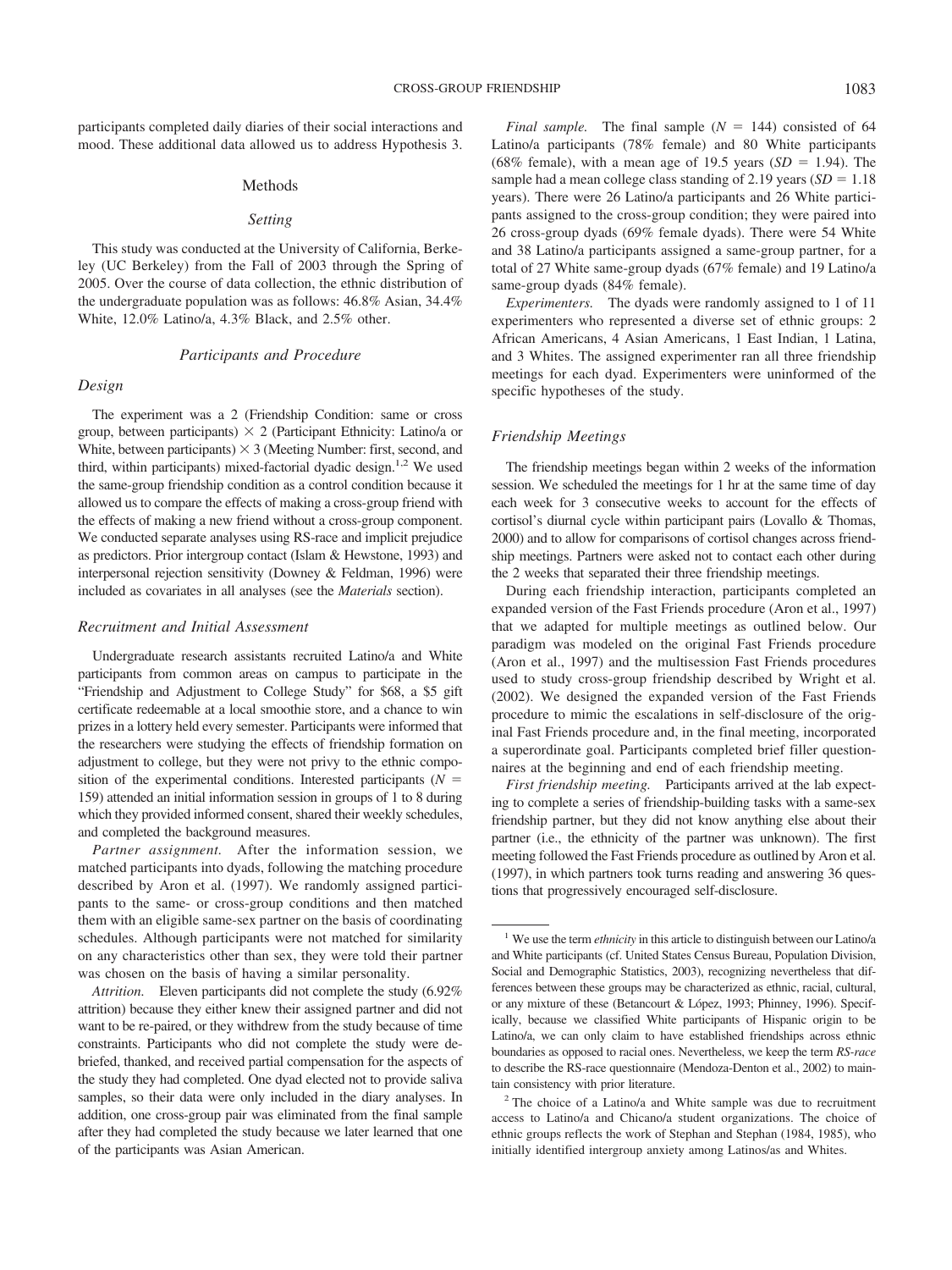*Second friendship meeting.* The second meeting was identical to the first in protocol but used 36 new questions.<sup>3</sup> Potentialquestions were drawn from the *Book of Questions* (Stock, 1987) and were rated by an independent pilot sample  $(N = 16)$  on disclosure prompted by the question and degree of comfort answering the question with a stranger. We wanted the new questions to mimic the same increase in self-disclosure as the original Fast Friends procedure, and so the second set of Fast Friends questions was matched to the original set on levels of comfort and self-disclosure. The 36 final questions were rated similarly  $(M = 15.44, SD =$ 7.85) to the original 36 Fast Friends questions  $(M = 15.49, SD =$ 8.43),  $F(1, 35) = 1.15$ , *ns*, and thus were expected to elicit similar levels of disclosure and closeness as the original Fast Friends procedure.

*Third friendship meeting.* For their final meeting, the partners played Hasbro's Jenga, a game in which players remove blocks from a stacked tower with the goal of not pulling the block that makes the entire tower fall. Participants were offered an extra ticket in end-of-semester lotteries for each block the pair successfully pulled from the tower before it fell. We chose Jenga because Wright and colleagues (1998, 1999, 2002) used it successfully and found it to be an effective way to incorporate play and shared leisure activities in the development of friendship (see also Floyd & Parks, 1995; McElwain & Volling, 2005). We also created a cooperative goal for the friendship dyads (Allport, 1954; Sherif et al., 1961) by instructing partners to develop a collective strategy to increase their chances of winning the final lotteries.

#### *Daily Diaries*

Participants completed daily diaries for 10 consecutive evenings beginning the day after the final friendship meeting. At 6:00 each evening, participants were emailed a link to their daily diary Web survey. Participants were asked to complete the diary before they went to sleep each night, but at the latest by 8:00 the following morning. Three participants did not have Internet access in the evening, so their regular experimenters conducted the diaries over the telephone. Participants were contacted by phone after the final diary for debriefing and compensation.

## *Materials*

All self-report measures were assessed using a Web-based survey programmed in Perl 5.8 by an independent programmer (Miller, 2006). The surveys interfaced with an Apache 1.3 Web server located on a lab computer, and data were stored in a password-protected PostgreSQL database. Collections of free salivary cortisol and reaction-time data are described in greater detail below.

#### *Background Questionnaire*

Participants completed a background questionnaire during the latter half of the information session. The background questionnaire was administered through a Web survey interface in individual cubicles and took approximately 30 min to complete. The descriptive statistics for the background measures are presented in Table 1, and zero-order correlations between background measures are presented in Table 2, with values for Latino/a participants

| Table 1 |  |                                                |  |
|---------|--|------------------------------------------------|--|
|         |  | Descriptive Statistics for Background Measures |  |

|                                                       |                                  | Latino/a                      |                      |                              |                               | White                         |                      |                              |
|-------------------------------------------------------|----------------------------------|-------------------------------|----------------------|------------------------------|-------------------------------|-------------------------------|----------------------|------------------------------|
| Measure                                               | M                                | SD                            | N                    | $\alpha$                     | M                             | SD                            | N                    | $\alpha$                     |
| RS-race<br><b>IAT</b><br>Prior contact<br>RS-personal | 7.22<br>$-0.195$<br>4.70<br>9.71 | 6.60<br>0.594<br>1.86<br>3.94 | 64<br>54<br>63<br>63 | 0.85<br>0.91<br>0.92<br>0.65 | 3.33<br>0.743<br>3.63<br>9.40 | 2.46<br>0.432<br>1.52<br>4.02 | 78<br>68<br>78<br>79 | 0.79<br>0.86<br>0.86<br>0.73 |

*Note.*  $RS$ -race = race-based rejection sensitivity;  $RS$ -personal = interpersonal rejection sensitivity.

presented along the upper diagonal and values for White participants presented along the lower diagonal.

*RS-race.* The RS-race scale (Mendoza-Denton et al., 2002) assesses expectations of rejection on the basis of ethnicity across situations in which discrimination is applicable and possible (such as cross-group interactions). Respondents indicate on a 6-point Likert scale how anxious they would feel and how much they would expect race-based rejection (discrimination, exclusion, unfavorable treatment) across a number of situations (e.g., being called on in class, a job interview). Anxious expectations are conceptualized as "hot" cognitions (Metcalfe & Mischel, 1999) whereby affect amplifies the effects of a given cognition. Thus, the expectation score is multiplied by the anxiety score within each situation (Downey & Feldman, 1996; Mendoza-Denton et al., 2002). Scores across all situations are averaged to arrive at an RS-race score, in which higher scores indicate greater anxious expectation of race-based rejection. In this study, we administered a 6-item version of the RS-race questionnaire ( $\alpha = .83$ ) composed of highly loading items from the original RS-race questionnaire (see Mendoza-Denton et al., 2002). We administered the same scale to Latino/a and White participants. Reliabilities by ethnic group are listed in Table 1.

*Implicit prejudice.* Implicit prejudice was assessed with a Caucasian–Latino/a lexical IAT (Greenwald et al., 1998, 2003) created using DirectRT v2002 software from Empirisoft (Jarvis, 2002). Participants were asked to sort words into four categories (*bad*, *good*, *Caucasian surnames*, *Latino/a surnames*) using two keys. The top 10 most common White and Latino/a surnames in the United States from the 1990 Census (United States Census Bureau, Population Division, 1995) were used as the ethnicity-related stimuli. <sup>4</sup> We chose lexical stimuli (surnames) instead of visual stimuli (e.g., pictures of morphed White and Latino/a faces) because visual stimuli may not readily differentiate Whites and Latinos/as, whereas the surnames belonging

<sup>&</sup>lt;sup>3</sup> A detailed protocol for the expanded Fast Friends procedure and the 36 new questions are available at the Relationships and Social Cognition Lab website: http://rascl.berkeley.edu/tools/

<sup>4</sup> The 10 most common Latino/a and White surnames from the 1990 United States census (United States Census Bureau, Population Division, 1995) are available for use as lexical IAT stimuli. The surnames are available at the Relationships and Social Cognition Lab website: http:// rascl.berkeley.edu/tools/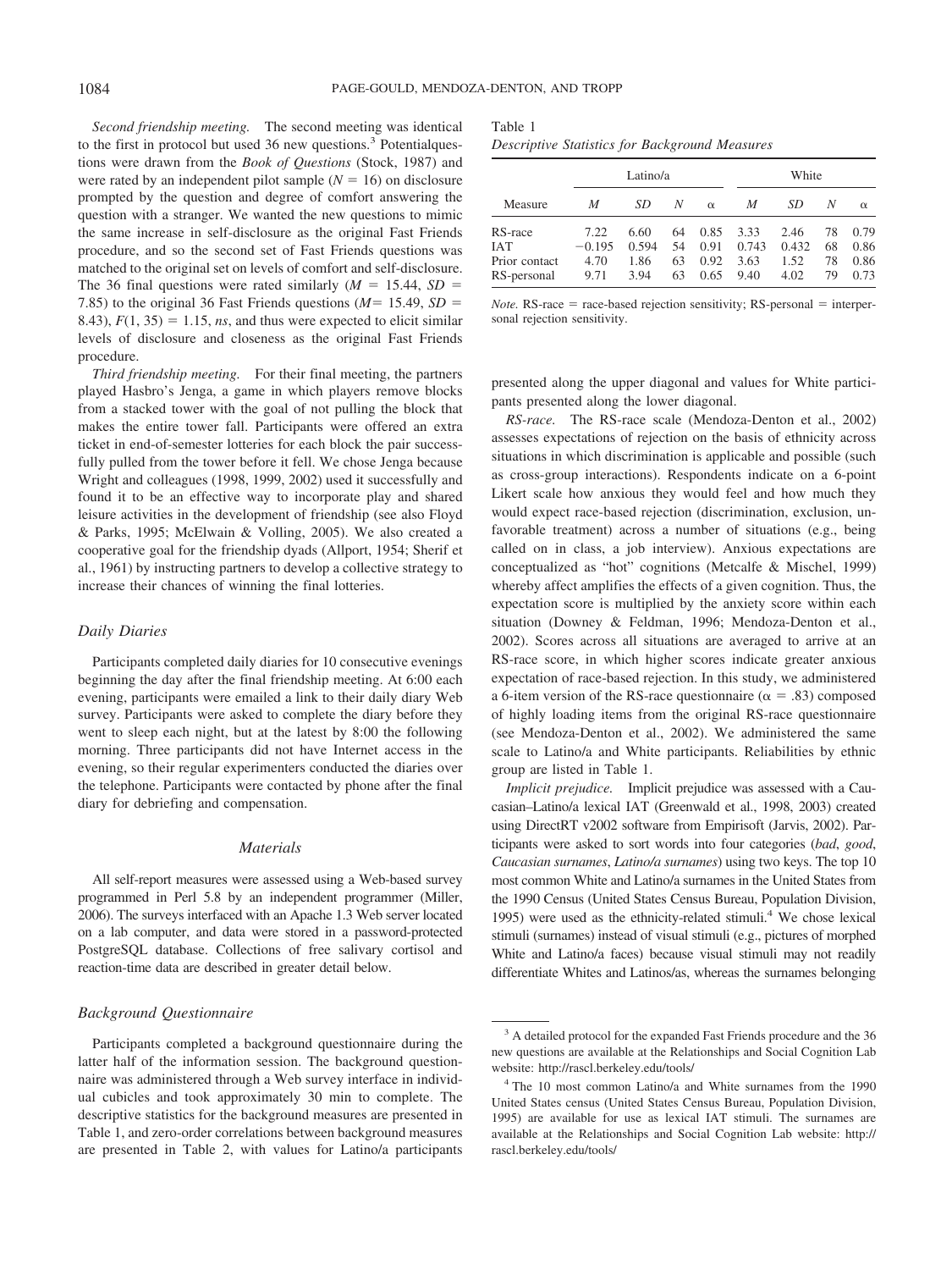Table 2 *Zero-Order Correlation Matrix of Background Measures*

|                    |         |            | Measure (Latino/a) |                   |
|--------------------|---------|------------|--------------------|-------------------|
| Measure<br>(White) | RS-race | <b>IAT</b> | Prior<br>contact   | $RS-$<br>personal |
| RS-race            |         | $-0.22$    | $-0.3***$          | 0.15              |
| <b>IAT</b>         | 0.01    |            | 0.23               | $-0.19$           |
| Prior contact      | 0.13    | $-0.004$   |                    | 0.031             |
| RS-personal        | 0.11    | 0.001      | $-0.04$            |                   |

*Note.* RS-race = race-based rejection sensitivity;  $IAT$  = Implicit Association Test (Greenwald, Nosek, & Banaji, 2003); RS-personal = interpersonal rejection sensitivity.<br>  $*^*p < .05$ .

to each group are reasonably distinctive. <sup>5</sup> Stimuli for the good and bad categories were taken from Greenwald et al. (1998).

On half of the trials, participants were told to classify Latino/a and good words with the same key and Caucasian and bad words with the other (i.e., Latino/a favoritism block of trials). On the other half of trials, Caucasian and good were paired on one key, and Latino/a and bad were paired on the other key (i.e., Caucasian favoritism block of trials). It is assumed that differences in categorization speed between the Caucasian favoritism and Latino/a favoritism blocks represent the relative degree to which participants associated the concepts of good and bad with Caucasians and Latinos/as. The presentation order of the Latino/a favoritism and Caucasian favoritism blocks were randomized across participants. The IAT *D* criterion was calculated according to the revised scoring algorithm and error and response-latency corrections described by Greenwald et al. (2003). We did not record response latencies on practice blocks (Greenwald et al., 1998), and so our only deviation from the revised algorithm (Greenwald et al., 2003) was that we calculated the IAT *D* by only averaging reaction times from the experimental blocks. Positive IAT *D* scores indicate bias in favor of Caucasians and negative IAT *D* scores indicate bias in favor of Latinos/as. The software we used to record the IAT discarded some participants' data when exiting the program, yielding the lower number of completed IAT scores presented in Table 1. IAT scores were reliable ( $\alpha = .89$ ).

*Prior intergroup contact.* We assessed prior intergroup contact using a measure developed by Islam and Hewstone (1993). We controlled for prior intergroup contact to test the effects of making a new cross-group friend above and beyond prior contact effects and because prior intergroup contact may moderate the effects of new contact experiences (Pettigrew & Tropp, 2006). As described in the introduction, partners' prior intergroup contact was also used as a predictor when testing Hypothesis 2. White participants completed the measure with regard to their previous experiences with Latinos/as, and Latino/a participants completed the measure with regard to their previous experiences with Caucasians. The measure includes five questions asking how much contact the participants had with members of the other ethnic group in settings such as college and outgroup members' homes. Participants indicated how often they had engaged in each form of contact using a 7-point Likert scale (1 = *no contact*, 7 = *a* great *deal of contact*;  $\alpha$  = .90).

*Interpersonal rejection sensitivity.* General sensitivity to social rejection was assessed using the Interpersonal Rejection Sensitivity Questionnaire (Downey & Feldman, 1996). We included interpersonal rejection sensitivity as a covariate to isolate the influence of race-based rejection concerns from more general, social rejection concerns (cf. Major & O'Brien, 2005). The Interpersonal Rejection Sensitivity Questionnaire is structured in the same way as the RS-race scale, in which respondents indicate how anxious they would feel and how much they would expect rejection across six scenarios in which rejection is possible (e.g., "You ask someone in one of your classes to coffee," "You ask your girlfriend/boyfriend if she/he really loves you"). We averaged the products of the anxiety and expectation questions for each scenario to create a composite score ranging from 1 to 36, where higher values indicate greater interpersonal rejection sensitivity ( $\alpha$  = .72).

#### *Laboratory Measures*

*Cortisol reactivity.* Measuring free salivary cortisol is a noninvasive method of obtaining hormonal stress responses. Cortisol is released into the saliva approximately 20 min following the onset of a stressor and starts to withdraw approximately 20 min after the removal of the stressor (Dickerson & Kemeny, 2004). In the present study, participants salivated into 1.9ml IBL-Hamburg SaliCap collection vials in front of each other at the beginning and end of each friendship meeting, for a total of six saliva samples per participant. However, 36 saliva samples were not analyzable because of blood in the sample (bleeding gums) or insufficient levels of saliva. Saliva samples were stored in a frost-resistant lab freezer chest until they could be transported to an independent lab for assay analysis. Intra- and interassay coefficients of variation were 3.26 and 5.05, respectively.

There is wide variation in baseline levels of cortisol, both between and within individuals over the course of the day, and thus, only relative changes in cortisol from baseline are psychologically meaningful correlates of anxiety (Lovallo & Thomas, 2000), with positive scores indicating activation of the hypothalamic-pituitary-adrenal (HPA) axis and rate of decline in this activation after the removal of the stressor indicating recovery. Although our cortisol scores may be interpreted as either cortisol reactivity or recovery because of the time course of cortisol collection, we retain the term cortisol reactivity to maintain consistency with the literature (Dickerson & Kemeny, 2004). In line with this literature, we computed cortisol reactivity scores for each meeting by subtracting postmeeting cortisol from baseline (premeeting) cortisol. These reactivity scores across the three friendship meetings served as our physiological correlates of anxiety. To

<sup>5</sup> To ensure against systematic differences between the lexical stimuli representing each ethnic category, we compared the lengths and phonemes of surnames for each group. The mean letters per surname were not significantly different between ethnicities ( $M_{\text{White}} = 6.2$  letters,  $SD_{\text{White}} =$ 1.14;  $M_{\text{Latino}} = 6.1$  letters,  $SD_{\text{Latino}} = 0.99$ ),  $F(1,19) = 0.04$ , *ns*, and the standard deviations in word length were not different between ethnicities, Levene's  $F(1,18) = 0.26$ , *ns*. There were 44 total syllables across the 20 Latino/a and White surnames used, and only three syllables were shared by both groups (all three were the phoneme "-or"), whereas 10 syllables out of 24 (42%) were shared among Latino/a surnames and 9 syllables out of 20 (45%) were shared among White surnames.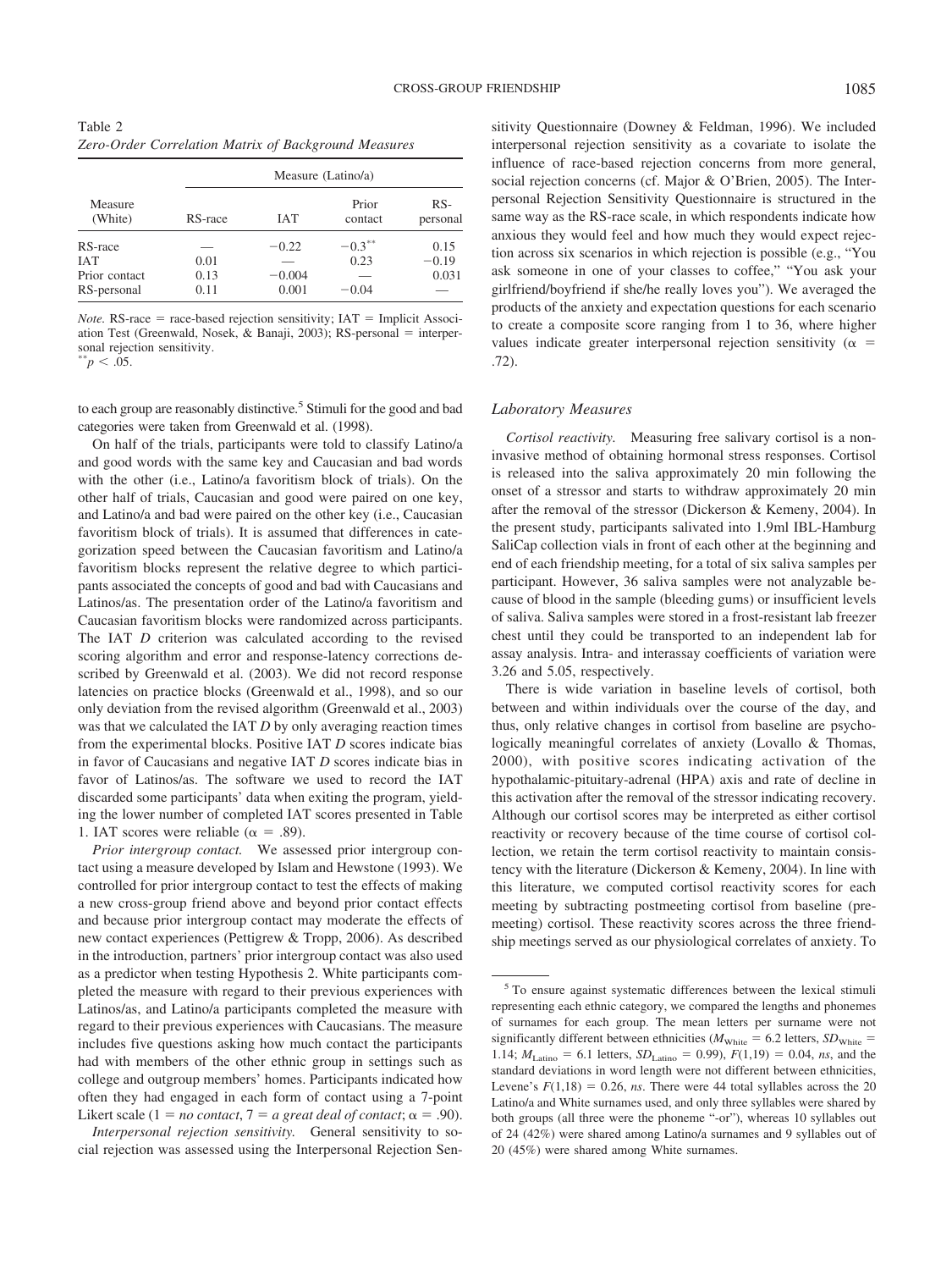help account for the diurnal cycle, we ran participant dyads at the same time of day each time they met.

*Closeness with friendship partner.* As a manipulation check, closeness with friendship partner was assessed at the end of each meeting using the Inclusion of Other in Self scale (IOS; Aron, Aron, & Smollan, 1992). The IOS scale is a pictorial 7-point Likert scale, depicting two increasingly overlapping circles, each labeled "Self" and "Partner," with greater overlap between the circles depicting greater closeness. We chose to exchange "Partner" for the circle typically labeled "Other" to make the scale more relevant to the study. Participants were asked to select the picture that "best represents your relationship with your interaction partner," where higher values indicate greater closeness.

#### *Daily Diary Measures*

Each diary consisted of filler questions to maintain our cover story, such as daily mood, somatic symptoms, health behaviors, and whether any classes had been missed. Among these mood questions were five items assessing anxious mood (calm, nervous, tense, attentive, worried) on a 7-point Likert scale. *Calm* and *attentive* were reverse coded—participants' responses were subtracted from 8—so that higher values represented greater anxious mood (average  $\alpha = .90$ ). We only examined anxious mood on days when participants experienced cross-group interactions (97.2% of total days reported), as we had too few instances of days in which no cross-group interactions were reported. Participants also reported on the nature of their longest social interactions with someone of the same ethnic group and someone of another ethnic group each day. If participants had not engaged in a cross-group social interaction longer than 10 min that day, they were asked to leave the questions blank. Participants were asked who had initiated the interaction (self, other, or both), and degree of selfinitiated cross-group interactions were compared across friendship conditions over the diary period.

#### Results

To address the three hypotheses outlined in the introduction, we conducted analyses using multilevel linear modeling (Bryk & Raudenbush, 1992; Kenny, Kashy, & Bolger, 1998; Singer & Willett, 2003) implemented using the mixed procedure in SAS as outlined by Singer (1998) and Bolger and Zuckerman (1995). The multilevel approach permits the simultaneous analysis of withinperson and between-person variation, so it can account for the nesting of participants within friendship pairs and within-person dependence of repeated measures (Bolger & Zuckerman, 1995; Kenny et al., 1998; Singer & Willett, 2003). In line with nested growth-curve analyses (Singer & Willett, 2003), we modeled effects over the friendship meetings using an unstructured covariance matrix to account for the aforementioned dependencies within the data. We covaried participants' own prior intergroup contact and Interpersonal Rejection Sensitivity Questionnaire score in all analyses below. In addition, for analyses involving cortisol reactivity, we included the time of day during which a given dyad's meetings took place as a covariate to further control for the effects of the diurnal cycle of cortisol. Prior to conducting the analyses, we centered all continuous predictors (Aiken & West, 1991), with the exception of RS-race and IAT scores, which we standardized within each ethnic group (see the *Preliminary Analyses* section). We conducted parallel analyses using RS-race and implicit prejudice as predictors.

## *Preliminary Analyses*

Preliminary analyses revealed that cortisol reactivity was not significantly affected by participant sex, participant age, or experimenter ethnicity, and so these variables were not included in subsequent analyses. Latinos'/as' IAT scores were reversed so that positive IAT scores would represent greater relative in-group bias for all participants. Latinos/as and Whites differed significantly in their mean IAT *D* scores,  $F(1, 122) = 104.12$ ,  $p < .0001$ , and had significantly different variances, Levene's  $F(1, 121) = 3.97$ ,  $p =$ .049. Similarly, Latinos/as and Whites had significantly different mean RS-race scores,  $F(1, 142) = 23.40, p < .0001$ , and unequal variances, Levene's  $F(1, 141) = 17.38, p < .0001$ . Thus, we standardized these variables within ethnicity in the analyses below to allow for comparisons between the ethnicities.

## *Manipulation Check: Growth in Partner Closeness*

Self-reported partner closeness (as measured by the IOS) was modeled as a function of friendship condition, ethnicity, meeting number, and either RS-race or IAT with the aforementioned covariates. Only meeting number predicted changes in partner closeness, so we tested the main effects model of growth in partner closeness as a function of meeting number, retaining the previous predictors as covariates. Consistent with our expectations for the expanded Fast Friends procedure, there was a strong increase in partner closeness over the three friendship meetings ( $M<sub>first</sub> = 1.87$ ,  $SD_{first} = 1.28$ ;  $M_{second} = 2.85$ ,  $SD_{second} = 1.30$ ;  $M_{third} = 3.27$ ,  $SD_{\text{third}} = 1.34$ ,  $b = 0.70$ ,  $F(1, 273) = 135.31$ ,  $p < .0001$ .

# *Reduction of Anxiety in Intergroup Contexts Through Cross-Group Friendship*

We modeled change in cortisol reactivity as a function of friendship condition (same group vs. cross group), meeting number (first, second, third), ethnicity (Latino/a, White), and RS-race (continuous), controlling for the effects of the variables described above. This four-way interaction was not significant,  $b = -0.59$ ,  $F \le 1$ ,  $p = .492$ . Therefore, we collapsed across ethnicity but retained it as a covariate in the final model presented in Table 3. This model revealed a significant three-way interaction of friendship condition, meeting number, and RS-race,  $b = -1.18$ ,  $F(1, 1)$  $309$ ) = 7.23,  $p = .008$ . This interaction remained significant when we controlled for participants' implicit prejudice,  $b = -1.60, F(1,$  $251$ ) = 11.61,  $p = .001$ .

To better understand this pattern, we examined lower order effects in the context of the significant higher order interaction (Aiken & West, 1991). In the cross-group friendship condition, the RS-Race  $\times$  Meeting Number interaction was significant,  $b =$  $-0.64$ ,  $F(1, 307) = 3.92$ ,  $p = .049$ . This interaction is plotted in Figure 1. As expected, cortisol reactivity attenuated significantly as a function of meeting number,  $b = -1.18$ ,  $F(1, 307) = 5.74$ ,  $p = .017$ . Simple slope analyses within each cross-group friendship meeting revealed that RS-race predicted significantly greater cortisol reactivity in the first meeting,  $b = 1.61$ ,  $F(1, 307) =$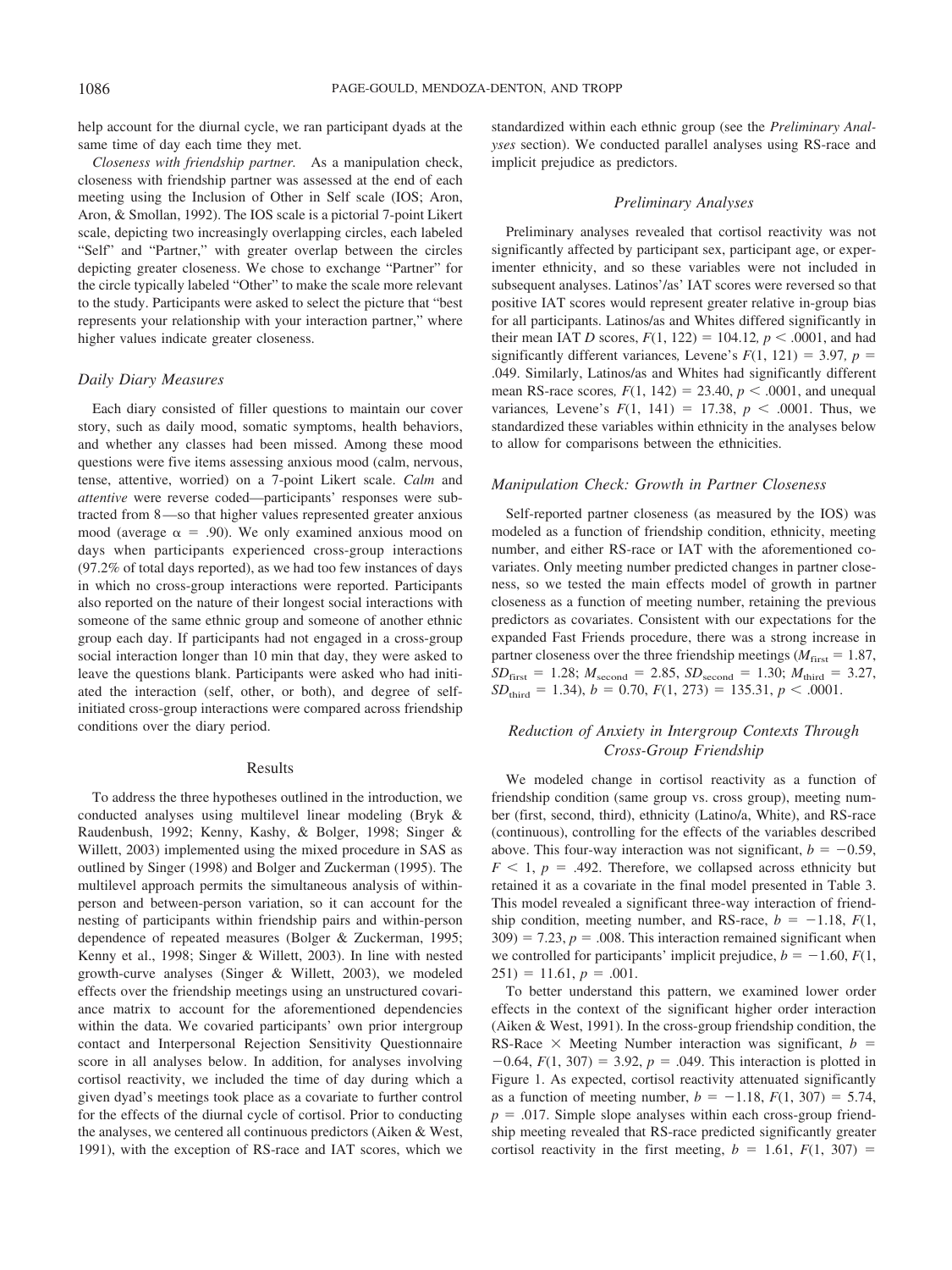| Table 3                                                         |  |  |
|-----------------------------------------------------------------|--|--|
| Model Estimates of Cortisol Reactivity for RS-Race and Implicit |  |  |
| <i>Prejudice (IAT)</i>                                          |  |  |

| Effect                                      | RS-race<br>estimate $(SE)$ | <b>IAT</b><br>estimate $(SE)$ |
|---------------------------------------------|----------------------------|-------------------------------|
| Intercept                                   | $-1.35$ ** (.35)           | $-1.49$ ** (.42)              |
| Hour                                        | $0.36^{**}$ (.11)          | $0.38^{**}$ (.13)             |
| Prior contact                               | 0.04(0.14)                 | $-0.07(0.16)$                 |
| RS-personal                                 | $-.0007(.06)$              | $0.01$ $(.07)$                |
| Ethnicity                                   | 0.47(0.47)                 | 0.52(.56)                     |
| RS-race/IAT                                 | 0.40(0.33)                 | 0.22(0.38)                    |
| Friendship condition                        | $-.42(.49)$                | $-.03(.58)$                   |
| $(RS-Race/IAT) \times$ Friendship Condition | 0.58(0.47)                 | $-0.08$ (.57)                 |
| Meeting no.                                 | 0.16(.30)                  | 0.19(.34)                     |
| $(RS-Race/IAT) \times Meeting No.$          | $0.54^{\dagger}$ (.30)     | $-0.03(0.31)$                 |
| Friendship Condition $\times$ Meeting No.   | $-.65(.49)$                | $-0.97^{\dagger}$ (.57)       |
| $(RS-Race/IAT) \times$ Friendship Condition |                            |                               |
| $\times$ Meeting No.                        | $-1.18***$ (.44)           | $-0.83^{\dagger}$ (.47)       |

*Note.*  $RS$ -race = race-based rejection sensitivity;  $RS$ -personal = interpersonal rejection sensitivity. †

 $\mu$ <sup>\*</sup> $p$  < .10.  $\mu$ <sup>\*</sup> $p$ </sup> < .05.

10.69,  $p = .001$ , whereas there were no differences in cortisol reactivity as a function of RS-race by the third friendship meeting,  $b = 0.34, F < 1, p = .427$ . Among participants lower in RS-race in the cross-group condition, however, meeting number did not significantly predict cortisol reactivity,  $b = 0.14, F < 1, p = .791$ .

The Meeting Number  $\times$  RS-Race interaction approached significance in the same-group condition,  $b = 0.54$ ,  $F(1, 307) = 3.30$ ,  $p = .070$ , but cortisol reactivity did not significantly change over the same-group friendship meetings for people low in RS-race,  $b = -0.39, F(1, 307) < 1, p = .350$ , or for those high in RS-race,  $b = 0.70$ ,  $F(1, 307) = 2.55$ ,  $p = .111$ . Thus, we did not pursue findings from the same-group condition further.

We conducted a parallel analysis for implicit prejudice. The four-way interaction of friendship condition, meeting number, implicit prejudice, and ethnicity was not significant,  $b = 1.18$ ,  $F(1)$ ,  $245$ ) = 1.63,  $p = .204$ . Collapsing across and controlling for ethnicity yielded a marginal three-way interaction of friendship condition, meeting number, and implicit prejudice,  $b = -0.83$ ,  $F(1, 252) = 3.13$ ,  $p = .078$ . The significance of this interaction was similar when we controlled for RS-race,  $b = -0.84$ ,  $F(1, 0.84)$  $251$ ) = 3.33,  $p = .069$ . Even though this interaction did not reach conventional significance levels, we proceeded to examine our a priori planned comparisons (cf. Tybout & Sternthal, 2001). As expected, the Implicit Prejudice  $\times$  Meeting Number interaction was not significant in the same-group condition,  $b = -0.026, F <$ 1,  $p = .932$ , but was significant in the cross-group condition,  $b =$  $-0.85$ ,  $F(1, 252) = 5.88$ ,  $p = .016$ . As illustrated in Figure 2, results for the cross-group friendship condition show that the slope for cortisol reactivity was significantly negative as a function of meeting number among participants higher in implicit prejudice,  $b = -1.68$ ,  $F(1, 252) = 7.45$ ,  $p = .007$ , whereas no significant relationship was observed between cortisol reactivity and meeting number among participants lower in implicit prejudice,  $b =$  $-0.25$ ,  $F < 1$ ,  $p = .668$ . Implicit prejudice marginally predicted heightened cortisol reactivity during the first cross-group meeting,  $b = 1.01$ ,  $F(1, 252) = 2.88$ ,  $p = .09$ , and was reversed but not



*Figure 1.* Cortisol reactivity as a function of race-based rejection sensitivity (RS-race) over three cross-group friendship meetings. Least squares means for high and low RS-race are estimated at one standard deviation above and below the means of RS-race within each ethnic group, respectively.

significant by the final meeting,  $b = -0.71$ ,  $F(1, 252) = 2.10$ , *p*  $= .149.$ 

#### *Moderating Effects of Partners' Prior Intergroup Contact*

To address our second hypothesis, we ran the same analyses as above but included an additional predictor in the model that was not included in the prior analyses: the amount of prior intergroup contact that each participant's partner reported. No effects were found with partner's prior contact for implicit prejudice, either in the full model or only when examined in the cross-group condi-



*Figure 2.* Cortisol reactivity as a function of implicit prejudice over three cross-group friendship meetings. Least squares means for high and low implicit prejudice are estimated at one standard deviation above and below the means of implicit prejudice within each ethnic group.  $IAT = Implicit$ Association Test (Greenwald, Nosek, & Banaji, 2003).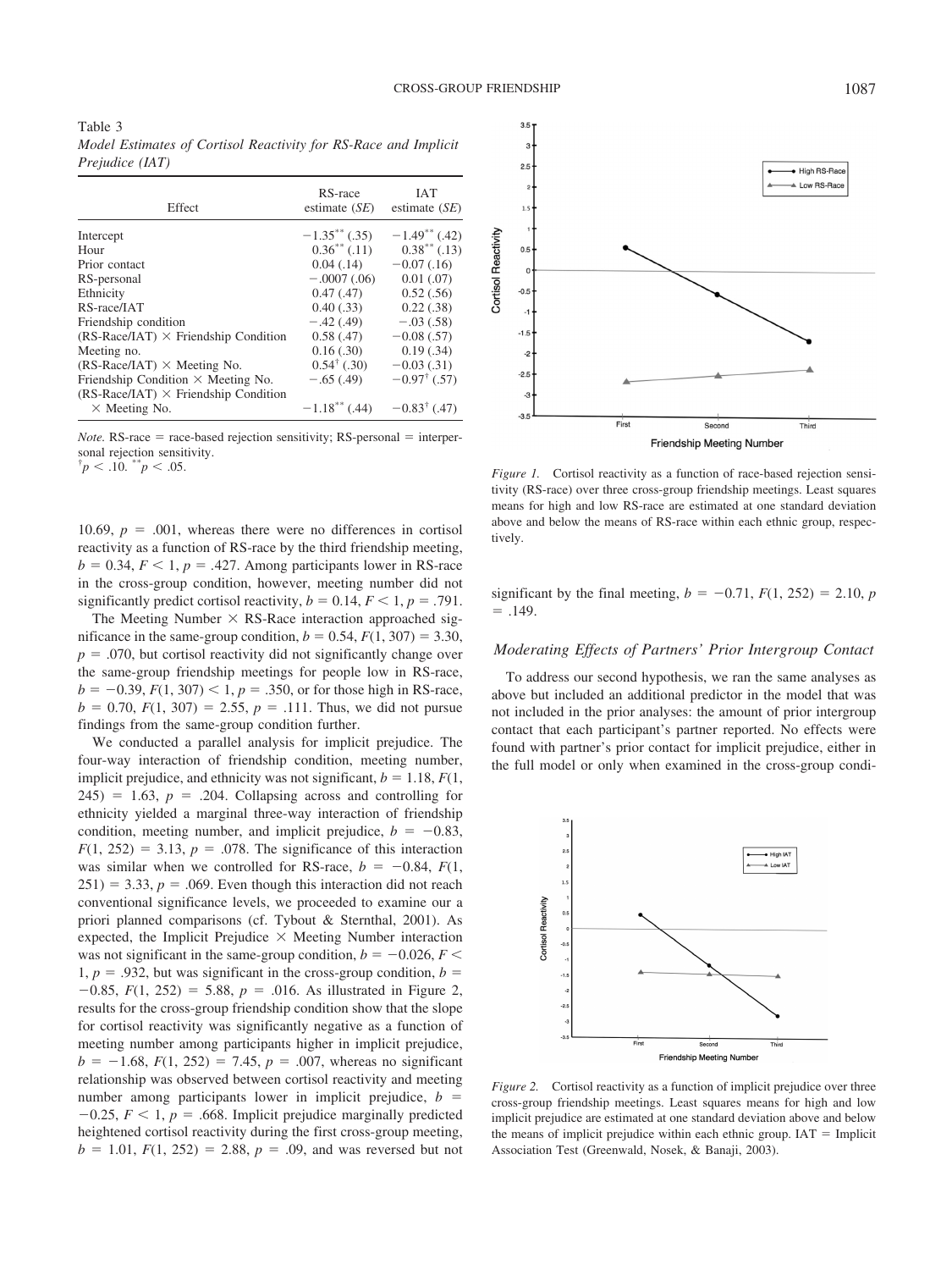tion. Thus, we do not discuss effects for implicit prejudice further in this section.

Analyses with RS-race, however, yielded a significant Friendship Condition  $\times$  Meeting Number  $\times$  RS-Race  $\times$  Partner's Prior Contact interaction,  $b = -1.51$ ,  $F(1, 294) = 9.36$ ,  $p = .002$ . Model estimates are shown in Table 4. As above, this interaction was not moderated by participant ethnicity,  $b = -0.65, F < 1, p$  $=$  .446, yet remained robust when we controlled for participants' implicit prejudice,  $b = -1.78$ ,  $F(1, 238) = 11.63$ ,  $p = .001$ . Simple slope analyses revealed that the three-way interaction of RS-race, meeting number, and partner's prior contact was not significant among participants in the same-group condition,  $b =$ 0.47,  $F(1, 294) = 1.44$ ,  $p = .231$ , but was significant in the cross-group condition,  $b = -1.04$ ,  $F(1, 294) = 13.49$ ,  $p = .0003$ . As Figure 3 illustrates, the effect of meeting number was not significant among participants lower in RS-race, regardless of whether his/her partner had low contact,  $b = 0.26, F < 1, p = 0$ .747, or high contact,  $b = 0.30, F < 1, p = .604$ .

An interesting pattern emerged for participants high in RS-race. The slope for cortisol reactivity was significantly positive for high-RS-race participants paired with an inexperienced partner,  $b = 1.46$ ,  $F(1, 294) = 4.89$ ,  $p = .028$ . By contrast, this slope was significantly negative for high-RS-race participants paired with an experienced partner,  $b = -2.57$ ,  $F(1, 294) = 25.86$ ,  $p < .0001$ . Among higher RS-race participants in particular, the effect of partner prior contact was significant in the first friendship meeting,  $b = 3.31, F(1, 294) = 32.9, p < .0001$ , but not significant by the last friendship meeting,  $b = -0.79$ ,  $F(1, 294) = 1.78$ ,  $p = .238$ .

Table 4

| Model Estimates for Effects of Partners' Prior Contact on |  |  |
|-----------------------------------------------------------|--|--|
| Cortisol Reactivity by RS-Race                            |  |  |

| Effects                                                        | Estimate $(SE)$             |
|----------------------------------------------------------------|-----------------------------|
| Intercept                                                      | $-1.28$ <sup>**</sup> (.35) |
| Hour                                                           | $0.36^{**}$ (.11)           |
| Prior contact                                                  | 0.04(0.14)                  |
| RS-personal                                                    | $-0.02$ (.74)               |
| Ethnicity                                                      | 0.47(0.48)                  |
| RS-race                                                        | 0.44(0.38)                  |
| Friendship condition                                           | $-0.56(0.49)$               |
| $RS$ -Race $\times$ Friendship Condition                       | 0.69(55)                    |
| Partner's prior contact                                        | 0.30(.30)                   |
| $RS$ -Race $\times$ Partner's Prior Contact                    | $-.24(.46)$                 |
| Friendship Condition $\times$ Partner's Prior Contact          | 0.43(0.47)                  |
| RS-Race $\times$ Friendship Condition $\times$ Partner's Prior |                             |
| Contact                                                        | 0.81(.58)                   |
| Meeting no.                                                    | 0.18(.26)                   |
| $RS$ -Race $\times$ Meeting No.                                | $0.61^{\dagger}$ (.33)      |
| Friendship Condition $\times$ Meeting No.                      | $-0.32(0.43)$               |
| RS-Race $\times$ Friendship Condition $\times$ Meeting No.     | $-1.03$ <sup>**</sup> (.47) |
| Partner's Prior Contact $\times$ Meeting No.                   | $-.0005(.27)$               |
| RS-Race $\times$ Partner's Prior Contact $\times$ Meeting No.  | 0.47(0.40)                  |
| Friendship Condition $\times$ Partner's Prior Contact $\times$ |                             |
| Meeting No.                                                    | $-0.98**$ (.42)             |
| RS-Race $\times$ Friendship Condition $\times$ Partner's Prior |                             |
| Contact $\times$ Meeting No.                                   | $-1.51***$ (.49)            |

*Note.*  $RS$ -race = race-based rejection sensitivity;  $RS$ -personal = interpersonal rejection sensitivity.

 $\mu$ <sup>\*</sup> $p$  < .10.  $\mu$ <sup>\*</sup> $p$ </sup> < .05.



*Figure 3.* Moderating effects of partners' prior intergroup contact on cortisol reactivity as a function of race-based rejection sensitivity (RS-race) in the cross-group condition. Least squares means for both high and low values of participants' RS-race and partners' prior intergroup contact are estimated at a standard deviation above and below the means of each predictor, respectively.

## *Effects Beyond the Friendship*

To examine the effects of the friendship manipulation over time, we assessed self-initiated cross-group interactions (vs. same-group interactions) over the diary period and anxious mood on days when cross-group interaction was reported. We analyzed diary reports using an autoregressive covariance matrix to examine daily trends while properly accounting for dependence within dyads and individuals across days (Bolger & Zuckerman, 1995).

#### *Self-Initiated Cross-Group Interaction*

We modeled self-initiated cross-group interactions on friendship condition and either RS-race or implicit prejudice, including the same covariates as above. There was no main effect of RS-race,  $b = 0.09, F(1, 394) = 1.75, p = .193$ , nor was there an interaction effect of RS-Race  $\times$  Friendship Condition,  $b = -0.05, F < 1, p =$ .551, found for this dependent variable. For the model involving implicit prejudice, however, we found a significant Friendship Condition  $\times$  Implicit Prejudice interaction,  $b = -0.10, F(1,$  $394$ ) = 4.64,  $p = .032$ . Model estimates are provided in Table 5. The interaction remained significant when controlling for RS-race,  $b = -0.10$ ,  $F(1, 393) = 5.04$ ,  $p = .025$ . As Figure 4 illustrates, the effect of friendship condition was not significant among participants low in implicit prejudice,  $b = -0.06$ ,  $F(1, 394) = .93$ ,  $p =$ .191, but was marginally significant among those high in implicit prejudice,  $b = 0.12$ ,  $F(1, 394) = 3.76$ ,  $p = .059$ . The simple effect of implicit prejudice on self-initiated interactions was not significant either in the same-group condition,  $b = -0.05$ ,  $F(1, 394) =$ 2.14,  $p = .191$ , nor in the cross-group condition,  $b = 0.05$ ,  $F(1, 0.05)$  $394$ ) = 2.56,  $p = .146$ . To ensure that the findings were specific to cross-group interactions, we ran a subsequent analysis that also controlled for the frequency of self-initiated same-group interac-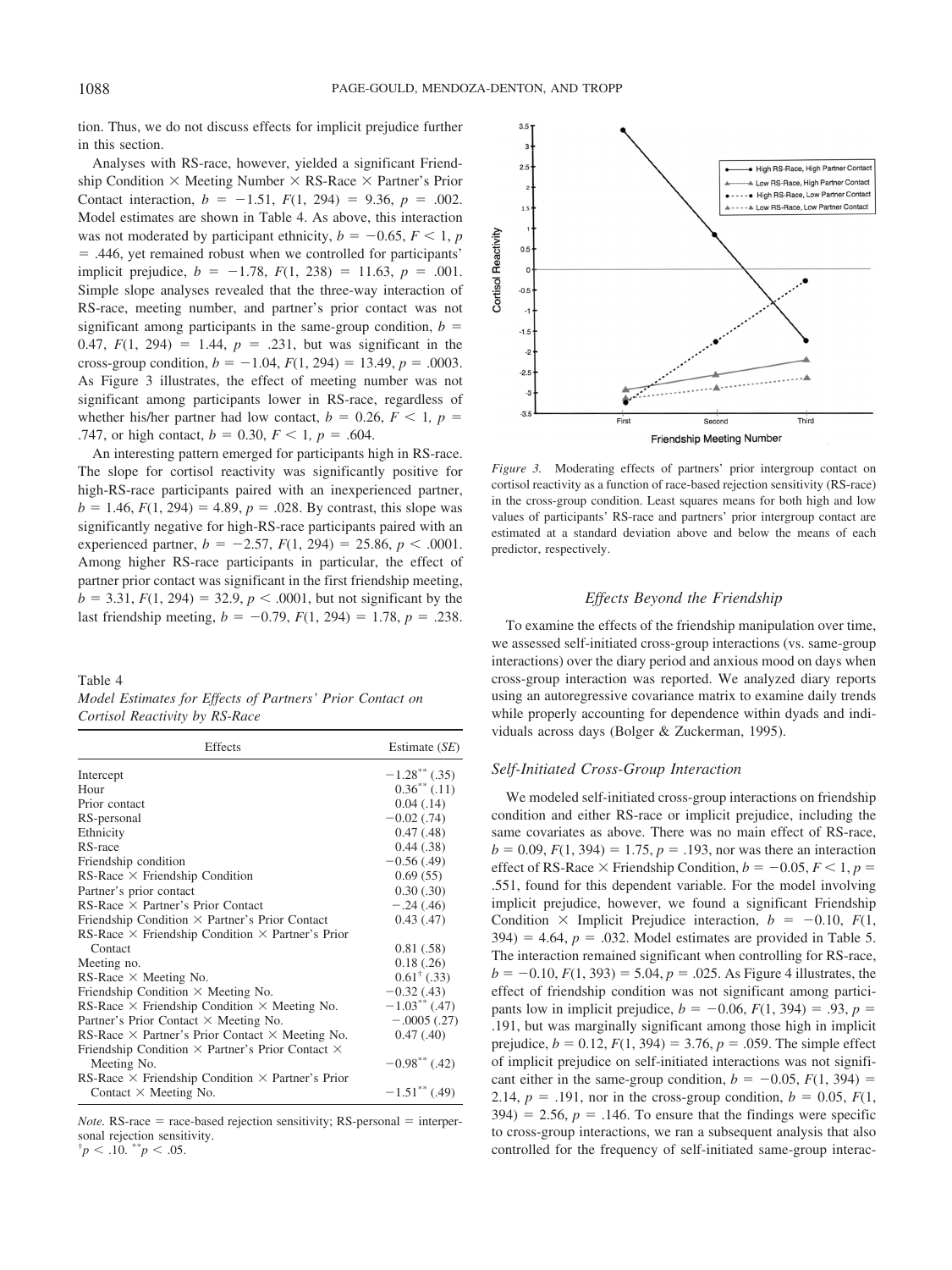Table 5 *Model Estimates for Self-Initiated Cross-Group Contact by Implicit Prejudice*

| Effects                                                                                      | Estimate (SE)                                                                                                    |
|----------------------------------------------------------------------------------------------|------------------------------------------------------------------------------------------------------------------|
| Intercept<br>Prior contact<br>RS-personal<br>Ethnicity<br><b>IAT</b><br>Friendship condition | $0.21$ <sup>**</sup> (.03)<br>0.02(0.01)<br>0.005(.005)<br>$0.09^{\dagger}$ (.05)<br>$-0.04(0.03)$<br>0.003(.05) |
| $IAT \times$ Friendship Condition                                                            | $0.09***$ (.04)                                                                                                  |

*Note.* RS-personal  $=$  interpersonal rejection sensitivity; IAT  $=$  Implicit Association Test (Greenwald, Nosek, & Banaji, 2003). †  $\phi^* p < .10.$  \*\* $p < .05.$ 

tions; this analysis continued to yield the Friendship Condition  $\times$ Implicit Prejudice interaction, now of marginal significance,  $b =$ 0.08,  $F(1, 393) = 3.64$ ,  $p = .057$ .

### *Anxious Mood*

Anxious mood was modeled as a function of friendship condition and either RS-race or implicit prejudice. The model involving RS-race, despite not yielding a significant Friendship Condition  $\times$ RS-Race interaction, did reveal a significant main effect of RSrace,  $b = 0.315$ ,  $F(1, 470) = 8.84$ ,  $p = .003$ , such that participants higher in RS-race experienced greater anxious mood. The analysis also yielded a compensatory main effect of friendship condition,  $b = -0.41$ ,  $F(1, 470) = 3.98$ ,  $p = .0519$ , such that participants in the cross-group condition felt less anxious over the period follow-



*Figure 4.* Effects of implicit prejudice and cross-group friendship on initiation of cross-group interactions in daily life. Least squares means for high and low implicit prejudice are estimated respectively at one standard deviation above and below the mean of implicit prejudice within each ethnic group. Self-initiated cross-group interaction was coded as a dummy variable (where 1 indicated a self-initiated interaction), so the values for initiation can be interpreted as the average likelihood of initiating crossgroup contact on a given day during the diary period.  $IAT = Implicit$ Association Test (Greenwald, Nosek, & Banaji, 2003).

ing the friendship manipulation than did those in the same-group condition. The main effect of RS-race remained significant when we controlled for implicit prejudice,  $b = 0.29$ ,  $F(1, 470) = 7.78$ ,  $p = .007$ , but the main effect of friendship condition became marginally significant when we controlled for IAT,  $b = -0.42$ ,  $F(1, 470) = 3.50$ ,  $p = .066$ . This pattern is illustrated in Figure 5. No effects involving implicit prejudice were found for anxious mood (all  $Fs < 1$ ).

### Discussion

The pattern of results reported here provide experimental evidence for the benefits of cross-group friendship, particularly among people who are most likely to experience anxiety in intergroup contexts. Participants who were implicitly prejudiced or concerned about outgroup rejection responded to the first crossgroup interaction with heightened cortisol reactivity. Despite this initial display consistent with intergroup anxiety (Stephan & Stephan, 1985), both participants high in implicit prejudice and participants high in RS-race experienced significant decreases in cortisol reactivity over three cross-group friendship meetings. These findings suggest that the attenuation of anxiety in intergroup contexts that has been observed as a function of cross-group friendship (e.g., Levin et al., 2003; Paolini, Hewstone, Cairns, & Voci, 2004) can occur relatively early in the development of cross-group friendship. Furthermore, over the week and a half after the final cross-group friendship meeting, implicitly prejudiced participants sought out more intergroup interactions, and participants felt less anxious in the diverse university environment that constituted the setting for the study. These findings provide initial experimental support for the process of intergroup anxiety reduction described by Paolini et al. (2006) as a function of cross-group friendship.



*Figure 5.* Anxious mood on days with cross-group contact as a function of race-based rejection sensitivity (RS-race) and friendship condition. Least squares means for high and low RS-race are estimated at one standard deviation above and below the mean of RS-race within each ethnic group, respectively.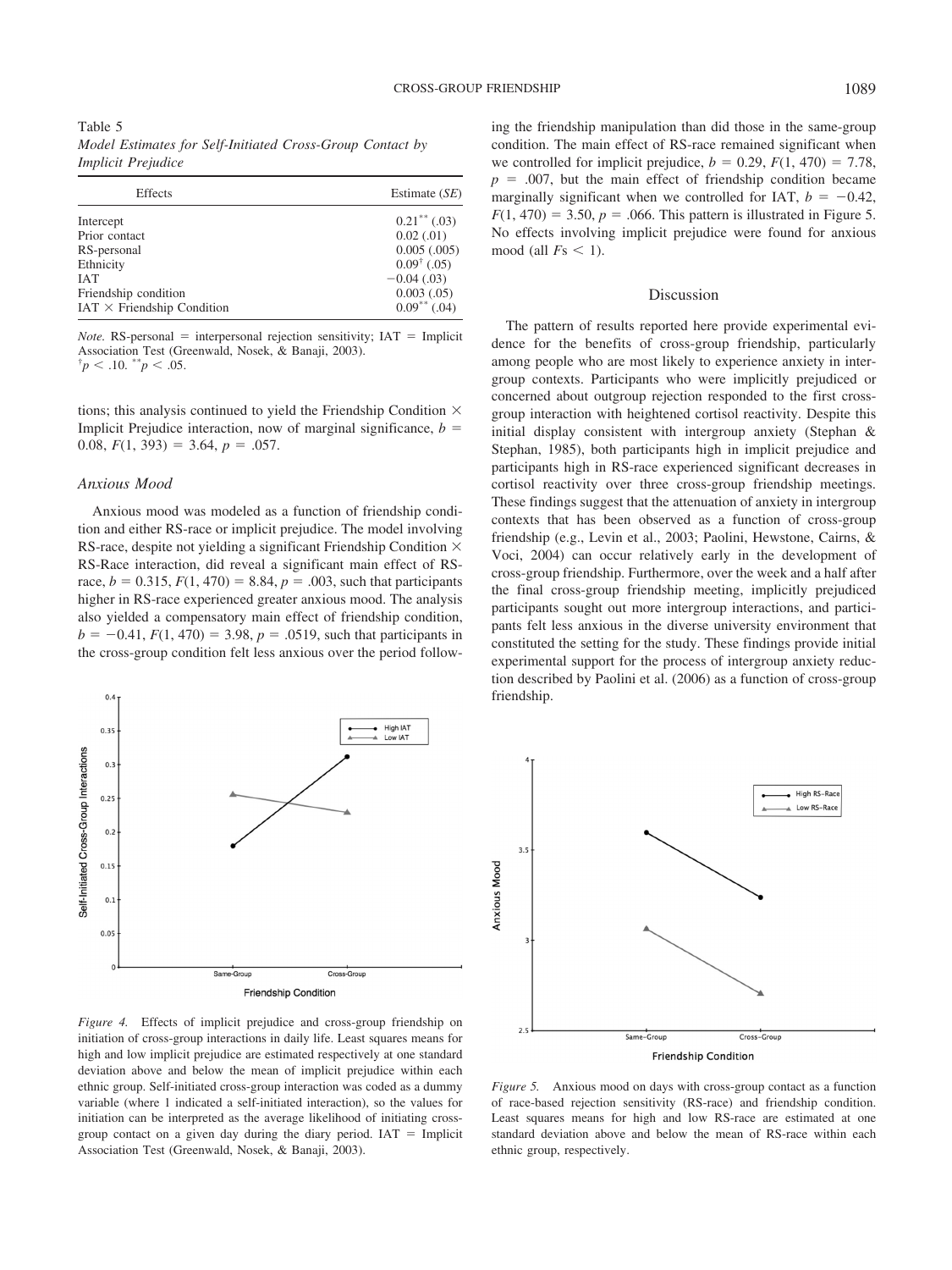It is important to note that RS-race and implicit prejudice were both related to cortisol increases in the first cross-group meeting. Chronic activation of the HPA axis is associated with immunosuppression (Chrousos & Gold, 1992), heart disease (Whitworth, Brown, Kelly, Williamson, 1995), Type II diabetes (Raikkonen, Keltikangas-Jarvinen, Adlercreutz, & Hautenen, 1996), and cancer (Wei et al., 2001). When paired with the inevitability of intergroup interaction among members of minority groups (e.g., Hallinan & Smith, 1985), this hormonal reaction to the first cross-group friendship meeting may have relevance to ethnic health disparities in the United States across the aforementioned health conditions (United States Department of Health and Human Services, 2000). Our findings also suggest the possibility that cross-group friendship may provide a coping mechanism for people who hold negative intergroup expectations, perhaps by providing repeated and unambiguous disconfirmations of such expectations (McLaughlin-Volpe, Mendoza-Denton, & Shelton, 2005; Mendoza-Denton et al., 2006). An intriguing direction for future research is to directly investigate the health implications of reductions in intergroup anxiety as a function of cross-group friendship.

## *Lack of Differences as a Function of Ethnicity*

We began this investigation with an expectation that ethnicity would moderate the effects of RS-race and implicit prejudice. This was based on the notion that concerns about being targets of prejudice would be more relevant to minority group members and that its converse, prejudice, would be more relevant to majority group members. Although there were ethnic differences in the means and variances of RS-race and implicit prejudice, we consistently found that individual variation on these measures accompanied variations in anxiety in intergroup contexts similarly for both Latino/a and White participants. This is consistent with Stephan and Stephan's (1985) view of prejudice and rejection concerns as being applicable antecedents of intergroup anxiety for all groups.

How can we reconcile the fact that the RS-race scale has been previously found to be uniquely predictive among minority students? One reason may be that prior research with RS-race has largely focused on institutional outcomes (e.g., sense of belonging) in universities where minority students have been traditionally marginalized (e.g., Aronson & Inzlicht, 2004; Mendoza-Denton et al., 2002; Mendoza-Denton et al., in press). White students have less reason to question their belonging and acceptance in such institutions because of their race, reducing the applicability of institutional outcomes for this group. On the other hand, intergroup anxiety seems applicable to both majority and minority group members (Stephan & Stephan, 1985). Thus, even with the restricted range of RS-race scores among White students that we observed here and in prior studies, the applicability of anxiety in intergroup social contexts for both groups—particularly in a diverse campus such as UC Berkeley—may render such variability meaningful for Whites.

With respect to this last point, it is important to note that no ethnic group constitutes a majority on the UC Berkeley campus, although Asian American students are the plurality in this diverse context. It is possible that our Latino/a and White samples responded similarly because they both represented members of numerical minority groups within the particular institutional context of the study. We interpret the lack of differences as a function of ethnic group with caution given the nonrepresentativeness of the setting and the moderate size of the sample in this study.

It is also worth noting that the psychological causes of RS-race or implicit prejudice may be qualitatively different for majority and minority group members. For a minority group member, concerns about being rejected on the basis of race often center around concerns about others' perceptions of one's belonging in a particular milieu (Mendoza-Denton et al., 2002). Among majority group members, by contrast, race-based rejection concerns may center more around assumptions about one's own prejudice (Goff et al., 2008). Similarly, being prejudiced against a minority group may not be associated with the same psychological motivations as being prejudiced against a majority group, which has at times been conceptualized as a self-protective reaction to stigma (Worrell, Cross, & Vandiver, 2001). Although these differences may not be differentially predictive for how much stress one experiences during intergroup interaction, as suggested by the current findings, other outcomes related to RS-race and implicit prejudice may indeed be moderated by ethnicity.

## *Moderating Effects of Partners' Prior Intergroup Contact*

As Figure 3 illustrates, the effect of partner's prior contact in the first session was positive for cortisol reactivity among participants high in RS-race, such that participants evidenced greater hormonal stress responses the more contact their partners reported. This finding seems to run counter to the intuition that participants with greater intergroup contact should behave comfortably during intergroup interactions and engender a positive atmosphere.

The literature on intergroup interaction suggests two possible explanations for this finding. The first possibility is based on research suggesting that high investment in the positivity of intergroup interaction can lead people to "choke" under the pressure and appear less positive and responsive in intergroup encounters (Vorauer & Turpie, 2004). It is possible that high-contact partners—who are presumably more motivated to build future intergroup ties (Emerson et al., 2002)—might be especially likely to be concerned about the impression they are making on outgroup partners. For participants who were high in RS-race, less positivity from an outgroup partner could be perceived as a rejection cue, which in turn would trigger intense reactions (Mendoza-Denton et al., 2002) that might be reflected in cortisol reactivity. The second possibility is based on recent research on counterstereotypical exemplars showing that ratings of an interaction partners' atypicality predicted physiological patterns consistent with threat (cf. Blascovich, Mendes, Tomaka, Salomon, & Seery, 2003; Mendes, Blascovich, Hunter, Lickel, & Jost, 2007). Assuming that participants high in RS-race anxiously expect negativity in novel intergroup settings (Mendoza-Denton et al., 2002), high–contact partners may seem especially schema inconsistent and thus engender threat among this group. Future research could collect video data of the meetings to disentangle whether partners' intergroup contact was related to RS-race because the experienced partners behaved negatively or with surprising aptitude.

Nonetheless, the effects of partners' prior intergroup experience seemed to catch up with the pair over time and exert the opposite influence, a pattern suggested by Shelton, Richeson, Salvatore, and Trawalter (2005, p. 401) when discussing ironic effects of preju-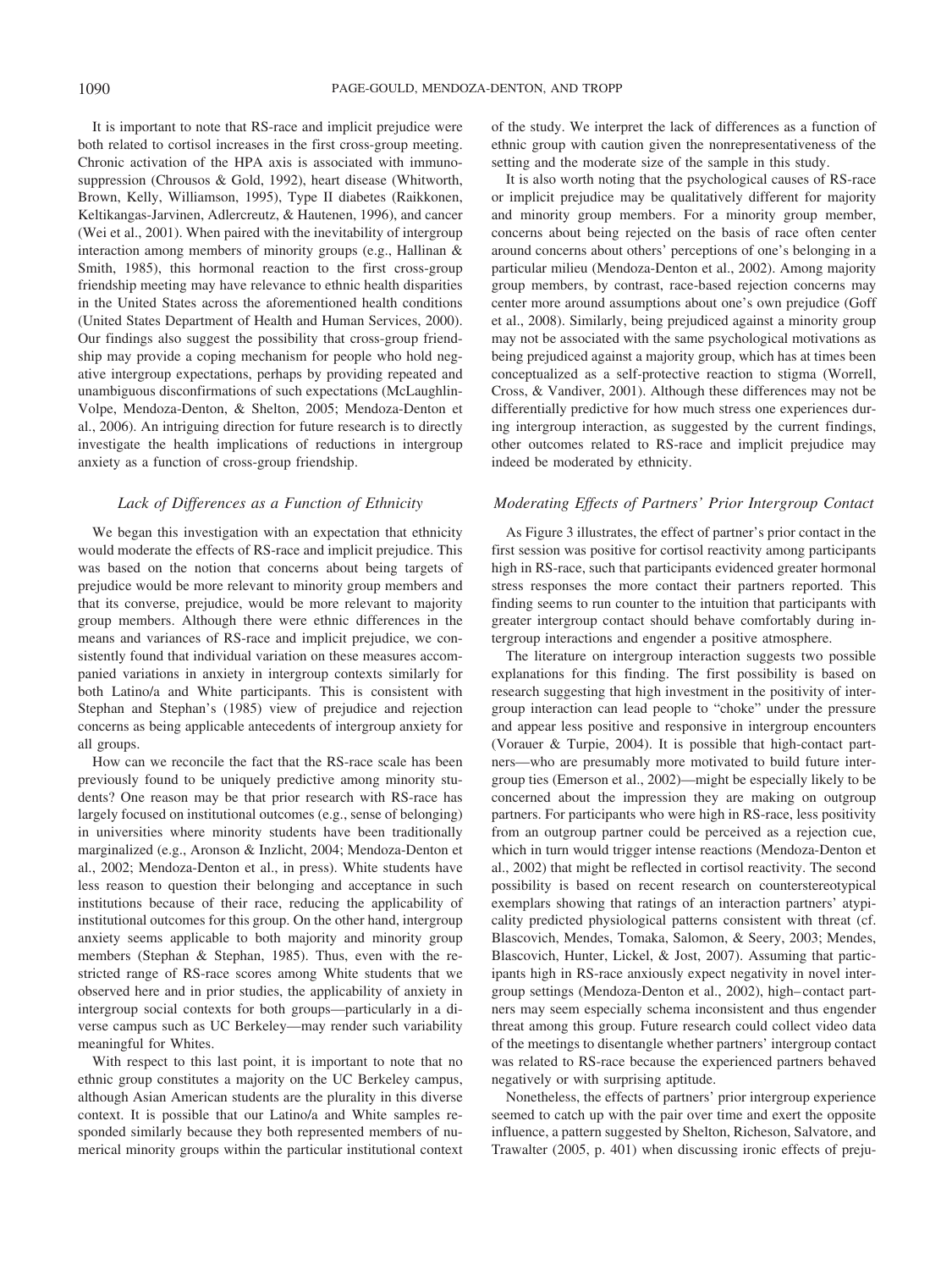dice. Thus, partners' prior contact may have eventually had the effect of making participants who were high in RS-race feel at ease. However, this trend is difficult to interpret in the absence of HPA activation.

Another question to consider is why might we have observed partner effects for RS-race and not for implicit prejudice? The findings for RS-race are consistent with the notion that being the potential target of rejection sensitizes individuals to cues from others, as research on interpersonal rejection sensitivity has shown (e.g., Ayduk, May, Downey, & Higgins, 2003). Prejudiced attitudes, however, may be applied to others, regardless of their behavior or disposition; as such, people high in implicit prejudice may be less likely to focus attentional resources on individuating information about their partners and thus miss cues associated with prior contact.

# *Effects Beyond the Friendship*

A recent review of intergroup anxiety research (Paolini et al., 2006) contends that if people who normally experience intergroup anxiety have repeated positive intergroup contact, then chronic experiences of intergroup anxiety may be attenuated. Though the present study did not assess intergroup anxiety per se, our findings offer initial support for the dynamic process of intergroup anxiety change described by Paolini et al. (2006). More specifically, Paolini et al. (2006) distinguished between *episodic* intergroup anxiety, which is anxiety experienced during any given intergroup interaction, and *chronic* intergroup anxiety, which is a generalized anxiety about intergroup interactions. According to these authors, experiences of episodic intergroup anxiety feed chronic intergroup anxiety; in turn, chronically feeling anxious about outgroup members feeds anxiety experienced in future intergroup episodes. In the present research, we observed reductions in anxiety during each of three cross-group meetings, which would be consistent with reductions in episodic intergroup anxiety. We further observed reductions in anxious mood within a diverse social environment, which can be roughly approximated to chronic intergroup anxiety.

Consistent with this interpretation, it seems that the development of a new cross-group friendship at least temporarily increased interest in intergroup interactions among implicitly prejudiced participants. The increases in intergroup initiation among implicitly prejudiced participants who made a cross-group friend add to past findings regarding the role that intergroup anxiety can play in avoidance of outgroup members (Islam & Hewstone, 1993; Paolini, Hewstone, Cairns, & Voci, 2004). It is possible that increased self-initiation of intergroup contact represents an early phase of attitude change among implicitly prejudiced individuals, whereby the development of closeness with an outgroup member disconfirmed negative expectations and piqued curiosity about people from other groups. Further, initiating more intergroup interactions does not guarantee future friendships, as the initiation finding could also represent an information-gathering phase. Here, it is important to note that we did not test for such effects longer than 10 days following the final friendship meeting, nor beyond the particular institutional context of the study. Thus, a necessary direction for future research is to chart the trajectory of behavioral, emotional, and attitudinal change that may occur over an extended period following the development of cross-group friendship.

We tested for effects of both RS-race and implicit prejudice on anxious mood and cross-group initiation but observed that the scales predicted intergroup outcomes in different domains of daily life. Prejudice has long been related to avoidance of intergroup contact (Allport, 1954; Paolini, Hewstone, Cairns, & Voci, 2004), which might explain why implicit prejudice related specifically to initiation of intergroup interaction following the formation of a new cross-group friendship. Nonetheless, the experimental manipulation of cross-group friendship appeared to improve anxious mood among all participants in this setting. Further research on the mechanisms through which cross-group friendship improves intergroup interactions will serve to elucidate the domains of intergroup interaction that are most relevant to attitudes versus social rejection concerns.

## *Limitations and Future Directions*

Although these results are encouraging with respect to the power of close positive intergroup contact, several methodological limitations are worth noting. Despite the strength of our manipulation to foster closeness among those most reticent about intergroup interaction (i.e., high RS-race, high implicit prejudice), it is important to recognize that this was a relatively safe environment, where both the laboratory setting and the relatively diverse campus environment provided sanction by authority (Allport, 1954). In addition, the participants involved in this study were attracted by the opportunity to make a new friend and were therefore motivated to expand themselves through the development of a new relationship (Aron, Aron, & Norman, 2001; Wright et al., 2002). These conditions may explain why partner closeness increased steadily in both friendship conditions, unaffected by RS-race or implicit prejudice, despite the more nuanced patterns for cortisol reactivity. Such trends suggest that, even though everyone experienced subjective increases in closeness, the experience of closeness was not equally stress free for all participants across all time points. Future research should explore whether a friendship manipulation would be comparably successful in nonoptimal conditions or between groups with histories of intense and violent conflict (cf. Islam & Hewstone, 1993; Paolini, Hewstone, Cairns, & Voci, 2004).

It should also be noted that when participants first met, they knew they would have to interact with their partner twice more in the near future. Thus, our participants may have been particularly motivated to have a good interaction during the initial friendship meeting. Although this methodological feature diverges from past intergroup anxiety research, the first meeting may reflect some aspects of real-life cross-group interactions, especially between acquaintances, where the possibility exists of meeting the outgroup member on another occasion (e.g., Towles-Schwen & Fazio, 2003).

In this study, we systematized the content of the cross-group interactions such that participants' opportunity to discuss ethnicity-related issues were generally minimized. However, some theorists have argued that group membership must be salient during intergroup contact for positive outcomes to generalize from experiences with individual outgroup members to the outgroup as a whole (see Brown & Hewstone, 2005; Hewstone & Brown, 1986). On the other hand, a cross-group friendship may provide a safe environment in which to discuss difficult group-based issues with an outgroup member, as the intergroup closeness existing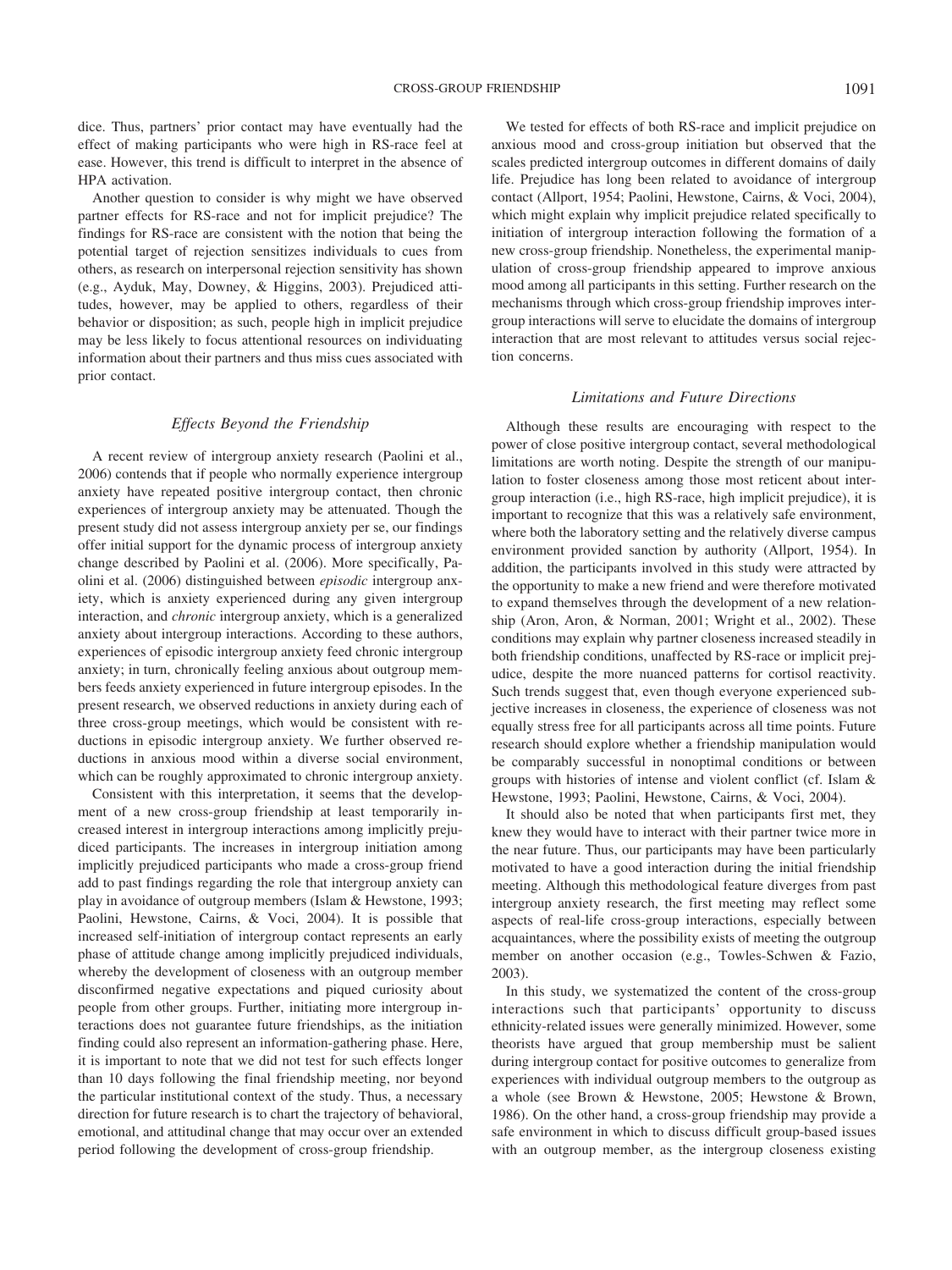between friends implies a certain degree of trust and confidence that the discussion can take place without discrimination (see Tropp, in press; Tropp & Bianchi, 2007). Relatedy, Wright et al. (1998, 2005) found that discussing racial issues as a part of the friendship-building process did not undermine the positive effects of friendship, and they proposed that such discussions may in fact be important for promoting generalization. On the other hand, it is conceivable that hearing a friend say something discriminatory or prejudiced would likely be more hurtful than experiencing discrimination from a stranger. Thus, a remaining question of interest is whether conversations about group processes, such as racism or stigmatization, are more productive when discussed among crossgroup friends, or whether such difficult topics unravel advances towards closeness (Pettigrew & Tropp, 2006; Wright et al., 2002).

The findings reported here also have implications for research surrounding the common ingroup identity model (Gaertner, Dovidio, Nier, Ward, & Banker, 1999). This model suggests that viewing outgroup members as part of a common ingroup fosters benefits, such as reduced intergroup bias (Gaertner, Rust, Dovidio, Bachman, & Anastasio, 1994) and greater institutional belonging and commitment among minority group members (Dovidio, Gaertner, Flores Niemann, & Snider, 2001). Cross-group closeness may facilitate this process, as the self-expansion theory of closeness predicts that both ingroups and the group memberships of close cross-group friends become included in the self-concept (Aron et al., 2004). Thus, cross-group friendship may be a particularly effective means to open the door to inclusive ingroup representations.

#### *Conclusions*

When our research is considered together with previous examinations of cross-group friendship on intergroup anxiety (i.e., Levin et al., 2003; Paolini, Hewstone, Cairns, & Voci, 2004; Paolini et al., 2006; Wright et al., 2002; Wright & van der Zande, 1999), there seems to be a consistent pattern: The formation of cross-group friendship leads to reduced anxiety in intergroup contexts. The findings presented here causally demonstrate that crossgroup friendship reduces anxiety in intergroup contexts among people who are predisposed to experience such anxiety. By combining several methods to assess anxiety, we convergently tested the anxiety-reducing effects of cross-group friendship within one study. The longitudinal elements of the design allowed us to observe the intermediate effects of friendship development. Future research on cross-group friendship can therefore explore more detailed questions, such as the boundary conditions under which intergroup conflict outweighs the potential of friendship and the mechanisms through which friendship shapes affective experiences with outgroup members. Altogether, this experiment demonstrated substantial benefits of cross-group friendship formation across multiple manifestations of anxiety in intergroup contexts.

## References

- Aiken, L. S., & West, S. G. (1991). *Multiple regression: Testing and interpreting interactions.* Thousand Oaks, CA: Sage.
- Allport, G. W. (1954). *The nature of prejudice.* Cambridge, MA: Addison Wesley.
- Aron, A., Aron. E. N., & Norman, C. (2001). The self expansion model of motivation and cognition in close relationships and beyond. In M. Clark

& G. Fletcher (Eds.), *Blackwell handbook of social psychology, Vol. 2: Interpersonal processes* (pp. 478–501). Malden, MA: Blackwell Publishers.

- Aron, A., Aron, E. N., & Smollan, D. (1992). Inclusion of Other in the Self scale and the structure of interpersonal closeness. *Journal of Personality and Social Psychology, 63,* 596–612.
- Aron, A., McLaughlin-Volpe, T., Mashek, D., Lewandowski, G., Wright, S. C., & Aron, E. N. (2004). Including others in the self. *European Review of Social Psychology, 15,* 101–132.
- Aron, A., Melinat, E., Aron, E. N., Vallone, R., & Bator, R. (1997). The experimental generation of interpersonal closeness: A procedure and some preliminary findings. *Personality and Social Psychology Bulletin, 23,* 363–377.
- Aronson, J., & Inzlicht, M. (2004). The ups and downs of attributional ambiguity: Stereotype vulnerability and the academic self-knowledge of African American college students. *Psychological Science, 15,* 829– 836.
- Ayduk, O., May, D., Downey, G., & Higgins, T. (2003). Tactical differences in coping with rejection sensitivity: The role of prevention pride. *Personality and Social Psychology Bulletin, 29,* 435–448.
- Betancourt, H., & López, S. R. (1993). The study of culture, ethnicity, and race in American psychology. *American Psychologist, 48,* 629–637.
- Blascovich, J., Mendes, W. B., Hunter, S. B., Lickel, B., & Kowai–Bell, N. (2001). Perceiver threat in social interactions with stigmatized others. *Journal of Personality and Social Psychology, 80,* 253–267.
- Blascovich, J., Mendes, W. B., Tomaka, J., Salomon, K., & Seery, M. (2003). The robust nature of the biopsychosocial model challenge and threat: A reply to Wright and Kirby. *Personality and Social Psychology Review, 7,* 234–243.
- Bolger, N., & Zuckerman, A. (1995). A framework for studying personality in the stress process. *Journal of Personality and Social Psychology, 69,* 890–902.
- Britt, T. W., Boniecki, K. A., Vescio, T. K., Biernat, M., & Brown, L. M. (1996). Intergroup anxiety: A Person  $\times$  Situation approach. *Personality and Social Psychology Bulletin, 22,* 1177–1188.
- Brown, R., & Hewstone, M. (2005). An integrative theory of intergroup contact. *Advances in Experimental Social Psychology, 37,* 255–343.
- Bryk, A. S., & Raudenbush, S. W. (1992). *Hierarchical linear models: Applications and data analysis methods.* Newbury Park, CA: Sage.
- Chrousos, G., & Gold, P. (1992). The concepts of stress and stress system disorders. *Journal of the American Medical Association, 267,* 1244– 1252.
- Dickerson, S. S., & Kemeny, M. E. (2004). Acute stressors and cortisol responses: A theoretical integration and synthesis of laboratory research. *Psychological Bulletin, 130,* 355–391.
- Dovidio, J. F., Gaertner, S. L., Flores Niemann, Y., & Snider, K. (2001). Racial, ethnic, and cultural differences in responding to distinctiveness and discrimination on campus: Stigma and common group identity. *Journal of Social Issues, 57,* 167–188.
- Dovidio, J. F., Kawakami, K., & Gaertner, S. L. (2002). Implicit and explicit prejudice and interracial interaction. *Journal of Personality and Social Psychology, 82,* 62–68.
- Downey, G., & Feldman, R. H. L. (1996). Implications of rejection sensitivity for intimate relationships. *Journal of Personality and Social Psychology, 70,* 1327–1343.
- Emerson, M. O., Kimbro, R. T., & Yancey, G. (2002). Contact theory extended: The effects of prior racial contact. *Social Science Quarterly, 83,* 745–761.
- Fazio, R. H., & Olson, M. A. (2003). Implicit measures in social cognition research: Their meaning and use. *Annual Review of Psychology, 54,* 297–327.
- Floyd, K., & Parks, M. R. (1995). Manifesting closeness in the interactions of peers: A look at siblings and friends. *Communication Reports, 8,* 69–76.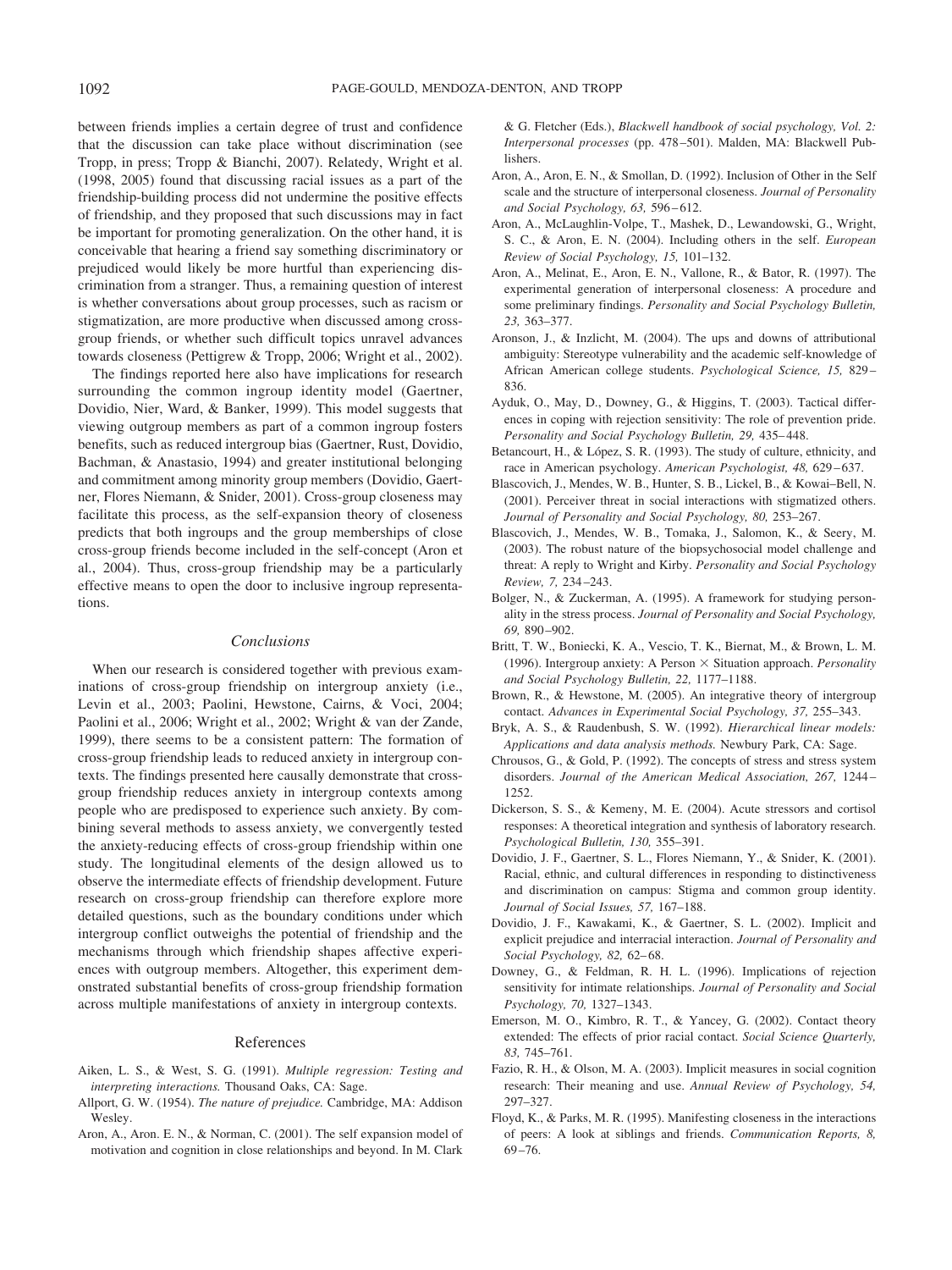- Gaertner, S. L., & Dovidio, J. F. (2005). Understanding and addressing contemporary racism: From aversive racism to the common ingroup identity model. *Journal of Social Issues, 61,* 615–639.
- Gaertner, S. L., Dovidio, J. F., Nier, J. A., Ward, C. M., & Banker, B. S. (1999). Across cultural divides: The value of a superordinate identity. In D. Prentice & D. Miller (Eds.), *Cultural divides: Understanding and overcoming group conflict* (pp. 173–212). New York: Russell Sage Foundation.
- Gaertner, S. L., Rust, M. C., Dovidio, J. F., Bachman, B. A., & Anastasio, P. A. (1994). The contact hypothesis: The role of a common ingroup identity on reducing intergoup bias. *Small Groups Research, 25,* 224– 249.
- Goff, P. A., Steele, C. M., & Davies, P. G. (2008). The space between us: Stereotype threat and distance in interracial contexts. *Journal of Personality and Social Psychology, 94,* 91–107.
- Greenwald, A. G., McGhee, D. E., & Schwartz, J. L. K. (1998). Measuring individual differences in implicit cognition: The Implicit Associations Test. *Journal of Personality and Social Psychology, 74,* 1464–1480.
- Greenwald, A. G., Nosek, B. A., & Banaji, M. R. (2003). Understanding and using the Implicit Associations Test: An improved scoring algorithm. *Journal of Personality and Social Psychology, 85,* 197–216.
- Hallinan, M. T., & Smith, S. S. (1985). The effects of classroom racial composition on students' interracial friendliness. *Social Psychology Quarterly, 48,* 3–16.
- Hewstone, M., & Brown, R. (1986). Contact is not enough: An intergroup perspective on the contact hypothesis. In M. Hewstone & R. Brown (Eds.). *Contact and conflict in intergroup encounters* (pp. 1–44). Cambridge, MA: Basil Blackwell.
- Inzlicht, M., & Ben-Zeev, T. (2000). A threatening intellectual environment: Why females are susceptible to experiencing problem-solving deficits in the presence of males. *Psychological Science, 11,* 365–371.
- Islam, M. R., & Hewstone, M. (1993). Dimensions of contact as predictors of intergroup anxiety, perceived outgroup variability, and outgroup attitude: An integrative model. *Personality and Social Psychology Bulletin, 19,* 700–710.
- Jarvis, W. B. G. (2002). DirectRT (Version 2002) [Computer software]. New York: Empirisoft.
- Kenny, D. A., Kashy, D. A., & Bolger, N. (1998). Data analysis in social psychology. In D. Gilbert, S. Fiske, & G. Lindzey (Eds.), *The handbook of social psychology* (Vol. 1, 4th ed., pp. 233–265). Boston, MA: McGraw-Hill.
- Levin, S., van Laar, C. Y., & Sidanius, J. H. (2003). The effects of ingroup and outgroup friendships on ethnic attitudes in college: A longitudinal study. *Group Processes and Intergroup Relations, 6,* 76–92.
- Lovallo, W. R., & Thomas, T. L. (2000). Stress hormones in psychophysiological research: Emotional, behavioral, and cognitive implications. In J. T. Cacioppo, L. G. Tassinary, & G. Berntson (Eds.), *Handbook of psychophysiology* (pp. 342–367). New York: Cambridge University Press.
- Major, B., & O'Brien, L. T. (2005). The social psychology of stigma. *Annual Review of Psychology, 56,* 393–421.
- McElwain, N. L., & Volling, B. L. (2005). Preschool children's interactions with friends and older siblings: Relationship specificity and joint contributions to problem behavior. *Journal of Family Psychology, 19,* 486–496.
- McLaughlin-Volpe, T., Mendoza-Denton, R., & Shelton, N. (2005). Including out-group others in the self: Implications for coping with racebased rejection and alienation among minority students. In G. Downey, J. Eccles, & C. Chatman, (Eds.). *Navigating the future: Social identity, coping and life tasks* (pp. 191–209). New York: Russell Sage Foundation.
- Mendes, W. B., Blascovich, J., Hunter, S., Lickel, B., & Jost, J. (2007). Threatened by the unexpected: Physiological responses during social

interactions with expectancy-violating partners. *Journal of Personality and Social Psychology, 92,* 698–716.

- Mendes, W. B., Blascovich, J., Lickel, B., & Hunter, S. (2002). Challenge and threat during social interactions with White and Black men. *Personality and Social Psychology Bulletin, 28,* 939–952.
- Mendes, W. B., Gray, H., Mendoza-Denton, R., Major, B., & Epel, E. (2007). Why egalitarianism might be good for your health: Physiological thriving during stressful intergroup encounters. *Psychological Science, 18,* 991–998.
- Mendoza-Denton, R., Downey, G., Purdie, V. J., Davis, A., & Pietrzak, J. (2002). Sensitivity to status-based rejection: Implications for African American students' college experience. *Journal of Personality and Social Psychology, 83,* 896–918.
- Mendoza-Denton, R., Page-Gould, E., & Pietrzak, J. (2006). Mechanisms for coping with status-based rejection expectations. In S. Levin and C. Van Laar (Eds.), *Stigma and group inequality: Social psychological perspectives* (pp. 151–170). Mahwah, NJ: Erlbaum.
- Mendoza-Denton, R., Pietrzak, J., & Downey, G. (in press). Distinguishing institutional identification from academic goal pursuit: Interactive effects of ethnic identification and race-based rejection sensitivity. *Journal of Personality and Social Psychology.*
- Metcalfe, J., & Mischel, W. (1999). A hot/cool-system analysis of delay of gratification: Dynamics of willpower. *Psychological Review, 106,* 3–19.
- Miller, I. D. (2006). Implementing a psychological Web survey using open source software. Retrieved January 1, 2008, from: http://iandennismiller.com/media/pdf/oss\_survey(2006).pdf
- Mischel, W. (1977). The interactions of person and situation. In D. Magnusson & N. S. Endler (Eds.), *Personality at the cross-roads: Current issues in interactional psychology* (pp. 333–352). Hillsdale, NJ: Erlbaum.
- Nosek, B. A. (2005). Moderators of the relationship between implicit and explicit evaluation. *Journal of Experimental Psychology: General, 134,* 565–584.
- Paolini, S., Hewstone, M., Cairns, E., & Voci, A. (2004). Effects of direct and indirect cross-group friendships on judgments of Catholics and Protestants in Northern Ireland: The mediation role of an anxietyreduction mechanism. *Personality and Social Psychology Bulletin, 30,* 770–786.
- Paolini, S., Hewstone, M., Rubin, M., & Pay, H. (2004). Increased group dispersion after exposure to one deviant group member: Testing Hamburger's model of member-to-group generalization. *Journal of Experimental Social Psychology, 40,* 569–585.
- Paolini, S., Hewstone, M., Voci, A., Harwood, J., & Cairns, E. (2006). Intergroup contact and the promotion of intergroup harmony: The influence of intergroup emotions. In R. Brown & D. Capozza (Eds.). *Social identities: Motivational, emotional, and cultural influences* (pp. 209– 238). Hove, East Sussex, United Kingdom: Psychology Press.
- Pettigrew, T. F. (1998). Intergroup contact theory. *Annual Review of Psychology, 49,* 65–85.
- Pettigrew, T. F., & Tropp, L. R. (2005). Allport's intergroup contact hypothesis: Its history and influence. In J. F. Dovidio, P. Glick, and L. Rudman (Eds.), *On the nature of prejudice: Fifty years after Allport* (pp. 262–277). Malden, MA: Blackwell Publishers.
- Pettigrew, T. F., & Tropp, L. R. (2006). A meta-analytic test of intergroup contact theory. *Journal of Personality and Social Psychology, 90,* 751– 783.
- Phinney, J. S. (1996). When we talk about American ethnic groups, what do we mean? *American Psychologist, 51,* 918–927.
- Piña, M., & Mendoza-Denton, R. (2003, April). *Sensitivity to status-based rejection among Mexican-American college students.* Paper presented at the Spartan Psychological Association Research Conference, Santa Cruz, CA.
- Plant, E. A., & Devine, P. G. (2003). The antecedents and implications of